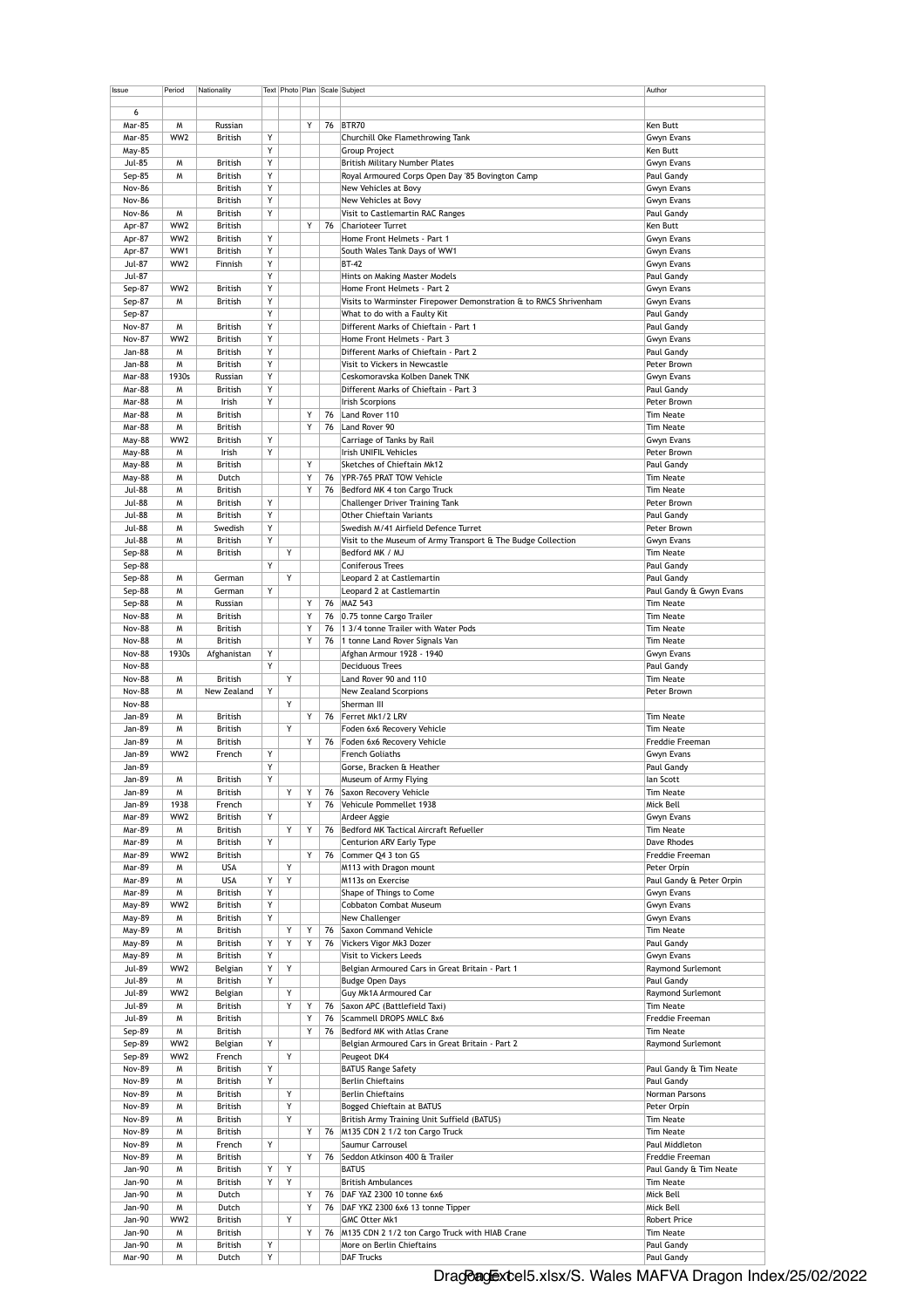| Mar-90        | M               | Dutch          |   |   | Y | 76 | DAF YA 4400 4 ton 4x4 Truck                                           | Mick Bell                  |
|---------------|-----------------|----------------|---|---|---|----|-----------------------------------------------------------------------|----------------------------|
| <b>Mar-90</b> | M               | Dutch          |   | Y |   |    | Dutch Marines DAF YA 4440 4 ton Truck                                 | Tim Neate                  |
|               |                 |                |   | Y |   |    |                                                                       |                            |
| <b>Mar-90</b> | M               | <b>British</b> |   |   |   |    | M135 CDN 2 1/2 ton 6x6 Truck                                          | W.E. Storey                |
| Mar-90        | M               | <b>British</b> |   |   | Y | 76 | M135 CDN 2 1/2 ton Telephone Exchange                                 | <b>Tim Neate</b>           |
| <b>Mar-90</b> | M               | <b>British</b> | Y | Y |   |    | Malaya 1954-58                                                        | Paul Gandy & Mick Hill     |
| <b>Mar-90</b> | WW <sub>2</sub> | <b>British</b> | Y |   |   |    | <b>Valentine Scorpion</b>                                             | <b>Gwyn Evans</b>          |
| <b>Mar-90</b> | M               | Dutch          |   | Y |   |    | <b>Vehicles of the Dutch Marines</b>                                  | <b>Tim Neate</b>           |
| May-90        | M               | Dutch          |   |   | Y | 76 | DAF FT 1600 DF 360 Aircraft Refueller                                 | Mick Bell                  |
| May-90        | WW <sub>2</sub> | Finnish        | Y | Y |   |    | <b>Finnish AFV Uniforms WW2</b>                                       | Gwyn Evans                 |
|               |                 |                |   |   |   |    |                                                                       |                            |
| May-90        | M               | German         |   | Y |   |    | German Artillery Salisbury Plain 1975                                 | Tim Neate                  |
| May-90        | WW <sub>2</sub> | <b>British</b> |   | Y |   |    | Leyland Hippo                                                         |                            |
| <b>May-90</b> | M               | <b>British</b> |   |   | Y | 76 | M135 CDN 2 1/2 ton Field Kitchen                                      | <b>Tim Neate</b>           |
| May-90        | M               | <b>British</b> | Y | Y |   |    | Saracen Marks & Features - Part 1                                     | <b>Tim Neate</b>           |
| <b>Jul-90</b> | M               | Dutch          |   |   | Y | 76 | DAF YA 5442 5 tonne 4x4 Truck                                         | Mick Bell                  |
| <b>Jul-90</b> | M               | <b>British</b> |   |   | Y | 76 | M135 CDN 2 1/2 tone Truck with HIAB Crane                             | <b>Tim Neate</b>           |
| <b>Jul-90</b> | M               | <b>British</b> | Y | Y |   |    | Saracen Marks & Features - Part 2                                     | Tim Neate                  |
|               |                 |                |   |   |   |    |                                                                       |                            |
| <b>Jul-90</b> | M               | <b>British</b> |   | Y |   |    | Scots D.G. Challenger at Bulford                                      |                            |
| Sep-90        | M               | Dutch          |   |   | Y | 76 | Dutch 110 Land Rover FFR / Repair & Recovery                          | <b>Tim Neate</b>           |
| Sep-90        | M               | Canadian       |   | Y |   |    | M211 & M220 CDN                                                       | W.E. Storey                |
| Sep-90        | M               | Canadian       |   |   | Y | 76 | <b>M211 CDN</b>                                                       | Tim Neate                  |
| Sep-90        | WW <sub>2</sub> |                |   | Y |   |    | Military Vehicle Show, Weston-super-Mare                              | Gwyn Evans                 |
| Sep-90        | WW <sub>2</sub> | German         | Y |   |   |    | Panzer 39                                                             | Gwyn Evans                 |
|               |                 |                |   |   |   |    |                                                                       |                            |
| Sep-90        | WW <sub>2</sub> | <b>USA</b>     |   | Y |   |    | Plymouth P10 Sedan                                                    |                            |
| Sep-90        | M               | <b>British</b> |   | Y |   |    | Saracen ACV                                                           | <b>Tim Neate</b>           |
| Sep-90        | W               | Dutch          |   | Y |   |    | Vehicles of the Dutch Marines                                         | Tim Neate                  |
| <b>Nov-90</b> | WW <sub>2</sub> |                | Y |   |   |    | M10A1 Tank Destroyer, Paris 1944                                      | Gwyn Evans                 |
| <b>Nov-90</b> | M               | Canadian       |   |   | Y | 76 | M215 CDN 2 1/2 ton Dump Truck                                         | <b>Tim Neate</b>           |
| <b>Nov-90</b> | M               | Canadian       |   | Y |   |    | M215, M217 & M222 CDN                                                 | W.E. Storey                |
|               |                 |                |   |   | Y | 76 | M222 CDN Water Tanker Truck                                           |                            |
| <b>Nov-90</b> | M               | Canadian       |   |   |   |    |                                                                       | <b>Tim Neate</b>           |
| <b>Nov-90</b> | M               | German         |   |   | Y | 76 | Mercedes Benz 2628A 6x6 12 tonne                                      | Mick Bell                  |
| <b>Nov-90</b> | M               | <b>British</b> | Y | Y |   |    | New Bins for Scorpion & Scimitar                                      | Paul Gandy                 |
| <b>Nov-90</b> | M               | <b>British</b> |   | Y |   |    | Scorpion                                                              |                            |
| Jan-91        | M               | <b>British</b> | Y | Y |   |    | <b>British Army Desert Colours</b>                                    | <b>Tim Neate</b>           |
| Jan-91        | M               | <b>British</b> |   | Y |   |    | CVR(T)s preparing for The Gulf                                        | <b>Tim Neate</b>           |
|               | M               | Dutch          |   |   | Y | 76 | Dutch Marines GS Trailer                                              | Tim Neate                  |
| Jan-91        |                 |                |   |   |   |    |                                                                       |                            |
| Jan-91        | WW <sub>2</sub> | <b>British</b> | Y |   |   |    | Kit Review: Cromwell Models 1/35 Cruiser Mk IVa (A13) & Vehicle Crews | Paul Middleton             |
| Jan-91        | M               | Canadian       |   |   | Y | 76 | M104 & M106A1 CDN Trailers                                            | Tim Neate                  |
| Jan-91        | M               | Canadian       |   |   | Y | 76 | M135 & M211 CDN 2 1/2 ton Trucks                                      | <b>Tim Neate</b>           |
| Jan-91        | M               | Dutch          |   |   | Y | 76 | <b>YPR-765 IFV</b>                                                    | Tim Neate                  |
| Mar-91        | M               | <b>British</b> |   | Y | Y | 76 | Bedford MJ Bulk Refuelling (PODS) Truck                               | Tim Neate                  |
| Mar-91        | M               | <b>British</b> |   | Y | Y | 76 | Leyland Mastiff 10 ton Tractor                                        | Freddie Freeman            |
|               |                 |                |   |   |   |    |                                                                       |                            |
| Mar-91        | M               | Canadian       |   |   | Y | 76 | M135 CDN 2 1/2 ton 6x6 modified for Stores Field Print Troop          | Tim Neate                  |
| Mar-91        | M               | <b>British</b> |   | Y | Y | 76 | Multiwheeler 10 ton Tiltbed Trailer                                   | Freddie Freeman            |
| Mar-91        | WW <sub>2</sub> | <b>USA</b>     |   | Y |   |    | Preserved M20 Armoured Car at Southsea, 1989                          |                            |
| Mar-91        | M               | <b>Swiss</b>   | Y |   |   |    | Swiss Pz 39                                                           | Gwyn Evans                 |
| May-91        | M               | <b>British</b> |   |   | Y | 76 | 1 tonne Land Rover GS with Winch                                      | <b>Tim Neate</b>           |
| May-91        | M               | <b>British</b> | Y | Y |   |    | 1 tonne Land Rover Variants - Part 1                                  | Tim Neate                  |
|               |                 |                |   |   |   |    |                                                                       |                            |
| May-91        | WW <sub>2</sub> | <b>British</b> |   | Y |   |    | AT1 at Barry Island 1942                                              | <b>RAC Tank Museum</b>     |
| May-91        | WW <sub>2</sub> | <b>British</b> | Y | Y |   |    | <b>Braithwaite Amphibious Tank</b>                                    | Gwyn Evans                 |
| May-91        | M               | Dutch          |   |   | Υ | 76 | DAF FTT 3500 6x4 55t Heavy Equipment Transport Unit                   | Mick Bell                  |
| <b>Jul-91</b> | M               | <b>British</b> |   |   | Y | 76 | Tonne Land Rover Ambulance                                            | <b>Tim Neate</b>           |
| <b>Jul-91</b> | M               | <b>British</b> |   |   | Y | 76 | 1 tonne Land Rover Signals Van                                        | Tim Neate                  |
| <b>Jul-91</b> | M               | <b>British</b> | Y | Y |   |    | 1 tonne Land Rover Variants - Part 2                                  | <b>Tim Neate</b>           |
| <b>Jul-91</b> | M               | Czech          |   | Y |   |    | Czech OT-810                                                          |                            |
| <b>Jul-91</b> | M               | Dutch          |   |   | Y | 76 | DAF YTS 10050 Semi-trailer                                            | Mick Bell                  |
|               |                 |                |   |   |   |    |                                                                       |                            |
| <b>Jul-91</b> |                 | German         |   |   |   |    | Leopard VK1602                                                        |                            |
| <b>Jul-91</b> | M               |                | Y |   |   |    |                                                                       | John Baumann               |
| Sep-91        | M               | Canadian       |   |   | Y | 76 | M220 CDN 2 1/2 ton Signals Van                                        | Tim Neate                  |
| Sep-91        | M               | <i>Iraqi</i>   |   | Y |   |    | BRDM 2 destroyed by Challengers of the RSDG                           | Tim Neate                  |
| Sep-91        |                 | <b>British</b> | Y | Y |   |    | Gulf War                                                              | <b>Tim Neate</b>           |
|               |                 | Canadian       |   |   | Y | 76 |                                                                       |                            |
|               | M               |                |   |   |   |    | M220 CDN Shop Van Truck Field Print Troop                             | Tim Neate                  |
| Sep-91        | M               | <b>British</b> |   |   | Y |    | Operation Desert Sabre (Map)                                          | Paul Gandy                 |
| <b>Nov-91</b> | M               | <b>British</b> |   | Y |   |    | Bedford TM 6-6                                                        |                            |
| <b>Nov-91</b> | WW <sub>2</sub> | French         | Y |   |   |    | French Sailors in Armour - Part 1                                     | <b>Raymond Surlemont</b>   |
| <b>Nov-91</b> | M               | <b>British</b> |   | Y |   |    | <b>Gulf War Photos</b>                                                | Tim Neate                  |
| <b>Nov-91</b> | M               | French         | Y |   |   |    | Renault R360 Tank Transporter & 45 tonne Trailer                      | Paul Gandy                 |
| <b>Nov-91</b> | M               | French         |   |   | Y | 76 | Renault R360 Tank Transporter Tractor                                 | Mick Bell                  |
| <b>Nov-91</b> | M               | <b>British</b> | Y |   |   |    | Visit to Alvis Ltd., Coventry                                         | Paul Gandy                 |
|               |                 |                | Y |   |   |    |                                                                       |                            |
| Jan-92        | WW <sub>2</sub> | French         |   |   |   |    | French Sailors in Armour - Part 2                                     | <b>Raymond Surlemont</b>   |
| Jan-92        | M               | <b>British</b> | Y | Y | Y | 76 | Hotspur Hussar APC                                                    | <b>Barry Wright</b>        |
| <b>Mar-92</b> | M               | <b>British</b> |   | Y |   |    | 1st The Queens Dragoon Guards in Cardiff - Scimitar & Fuchs vehicles  | Paul Williams              |
| <b>Mar-92</b> | M               | <b>British</b> |   | Y | Y | 76 | Bedford MJP 2BMO Light Recovery Vehicle                               | Freddie Freeman            |
| <b>Mar-92</b> | M               | <b>British</b> |   | Y |   |    | <b>Scammell Constructor</b>                                           | Paul Gandy                 |
| <b>Mar-92</b> | M               | <b>British</b> |   |   | Y | 76 | Scammell Constructor                                                  | Mick Bell                  |
| <b>Mar-92</b> | M               | <b>British</b> |   |   | Y | 76 |                                                                       | Tim Neate                  |
|               |                 |                | Y |   |   |    | <b>Tracked Rapier</b>                                                 |                            |
| Mar-92        | M               | <b>British</b> |   |   |   |    | Tracking Down a Vehicle (Scammell Constructor)                        | Paul Gandy                 |
| May-92        | M               | <b>British</b> | Y |   |   |    | British Unit Markings in The Gulf                                     | Paul Gandy & Tim Neate     |
| May-92        | M               | British        |   | Y |   |    | FV432 of REME LAD                                                     |                            |
| May-92        | M               | <b>British</b> | Y |   |   |    | <b>Gulf War Markings</b>                                              | John Blair                 |
| May-92        | M               | British        |   | Y |   |    | <b>Gulf War Photos</b>                                                | Norman Parsons & Tim Neate |
| <b>Jul-92</b> | M               | <b>British</b> |   | Y | Y | 76 | 2 tonne Cargo Trailer                                                 | Paul Gandy                 |
|               |                 |                | Y |   |   |    |                                                                       |                            |
| <b>Jul-92</b> |                 |                |   |   |   |    | A Note of Caution                                                     | Paul Gandy                 |
| <b>Jul-92</b> | M               | <b>British</b> | Y |   | Y | 35 | Centurion 100gal. Fuel Tank                                           | Rab Burns                  |
| <b>Jul-92</b> | M               | British        |   | Y |   |    | Leyland DAF 4 ton Truck                                               |                            |
| <b>Jul-92</b> | M               | Czech          |   |   | Y | 76 | Tatra 813 "Kolos" 8 tonne 8x8                                         | Mick Bell                  |
| Sep-92        | M               | <b>British</b> |   |   | Y | 76 | <b>AEC Militant Mk.1</b>                                              | Freddie Freeman            |
| Sep-92        | M               | <b>British</b> | Y | Y |   |    | <b>Centurion Manned Target Tanks</b>                                  | Rab Burns                  |
|               | M               | British        |   | Y |   |    |                                                                       |                            |
| Sep-92        |                 |                |   |   |   |    | FV13225 Commer Q4 3ton Tipper Truck with Winch                        |                            |
| Sep-92        | M               | Czech          |   |   | Y | 76 | Tatra T815 Series 8x8 & 6x6                                           | Mick Bell                  |
| <b>Nov-92</b> | WW <sub>2</sub> | <b>British</b> |   | Y |   |    | Bedford QL Wireless Truck, Korea                                      |                            |
| <b>Nov-92</b> | M               | Czech          |   |   | Y | 76 | Czech P50 50 tonne Tank Transporter Trailer                           | Mick Bell                  |
| <b>Nov-92</b> | M               | British        | Y | Y |   |    | Display Team Vehicles                                                 | Gwyn Evans                 |
| <b>Nov-92</b> | M               | <b>British</b> | Y |   |   |    | Visit to the Driver & Maintenance School, Bovington                   | Paul Gandy                 |

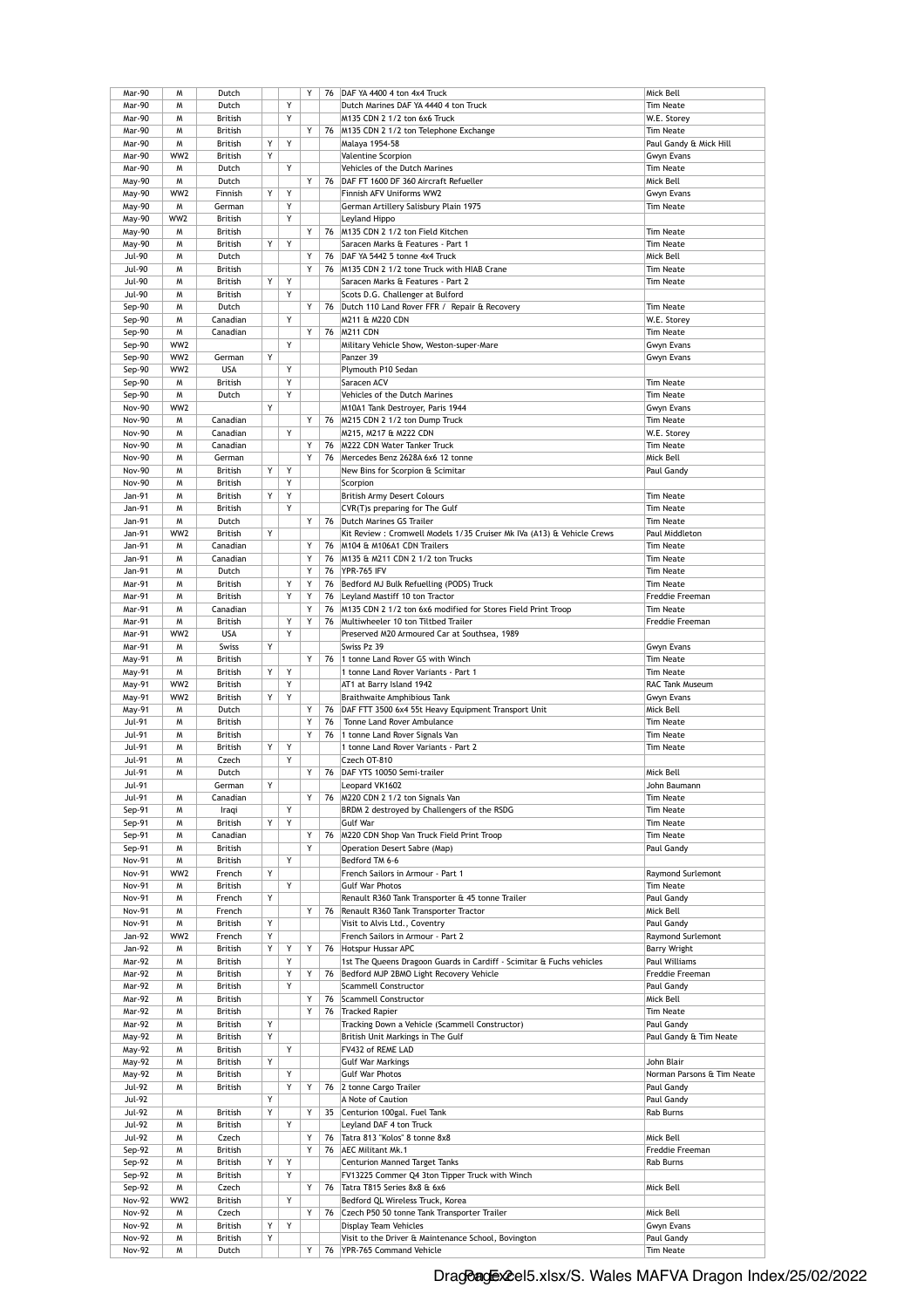| Jan-93        | WW <sub>2</sub> | Belgian        | Y |    |   |    | A Rule Broken? Belgian WWII Serial Numbers                                | <b>Gwyn Evans</b>   |
|---------------|-----------------|----------------|---|----|---|----|---------------------------------------------------------------------------|---------------------|
| $Jan-93$      | M               | <b>British</b> |   | Y  |   |    | Bedford RL with Mine Cab, RAF Masirah, Oman, 1974                         | Ken Butt            |
| $Jan-93$      | M               | <b>British</b> |   |    | Y | 76 | Crane 30 ton 4 twin wheeled Low Loading Trailer                           | Mick Bell           |
|               |                 |                |   |    |   |    |                                                                           |                     |
| $Jan-93$      | WW1             | <b>British</b> | Y | Y  |   |    | Leyland Type S 3ton Truck                                                 | <b>Gwyn Evans</b>   |
| Jan-93        | WW <sub>2</sub> | German         | Y |    |   |    | Panzer II Remote Controlled Vehicle                                       | <b>Gwyn Evans</b>   |
| $Jan-93$      | WW <sub>2</sub> | German         | Y |    |   |    | Renault/AMX UE Chenillette in German Service                              | <b>Gwyn Evans</b>   |
| Mar-93        | M               | <b>British</b> | Y | Y  |   |    | "Corporals" in the British Army                                           | <b>Tim Neate</b>    |
| Mar-93        | M               | <b>British</b> | Y |    |   |    | <b>Blue Water Project</b>                                                 | <b>Tim Neate</b>    |
| Mar-93        | M               | <b>British</b> |   | Y  |   |    | Corporal Transporter/Erector                                              | <b>Tim Neate</b>    |
| May-93        | WW <sub>2</sub> | <b>British</b> |   |    | Y | 76 | <b>Albion CX22S</b>                                                       | Freddie Freeman     |
|               |                 |                | Y | Y. |   |    |                                                                           |                     |
| May-93        | WW1             | <b>British</b> |   |    |   |    | <b>Captured Mark IV Female</b>                                            | Gwyn Evans          |
|               |                 |                |   |    |   |    | Drawings of LVTP-7 of the Support Element of the Aurupacion de Apolo de   |                     |
| May-93        | M               | Spanish        |   |    | Y |    | Combate of the Spanish Marines                                            | Mark Salisbury      |
| May-93        | M               | <b>British</b> |   | Y  |   |    | FV13301 Ford (B) E2 3ton Binned Stores Truck                              |                     |
| May-93        | WW <sub>2</sub> | French         | Y |    | Y | 24 | Renault UE Airfield Defence Vehicle (superstructure)                      | <b>Gwyn Evans</b>   |
| May-93        | WW <sub>2</sub> | <b>British</b> | Y |    |   |    | The Serials Rule - Straight Runs and Breaks                               | Peter Brown         |
| Aug-93        | WW1             | Belgian        | Y | Y  |   |    | Belgian SAVA Armoured Car                                                 | <b>Gwyn Evans</b>   |
| Aug-93        | M               | <b>USA</b>     |   |    | Y | 76 | Heavy Equipment Transporter M911 (Oshkosh)                                | Mick Bell           |
|               | WW1             | <b>British</b> |   | Y  |   |    | Mark IV Female                                                            |                     |
| Aug-93        |                 |                |   |    |   |    |                                                                           | Gwyn Evans          |
| Aug-93        | 1930            | <b>British</b> |   | Y  |   |    | <b>Medium Mk.II Command Tank</b>                                          |                     |
| Aug-93        | M               | <b>British</b> | Y | Y  | Y | 76 | Scammell Commander Ballast Body                                           | <b>Tim Neate</b>    |
| Aug-93        | M               | <b>British</b> | Y |    |   |    | Visit to the Royal School of Artillery, Larkhill                          | Paul Gandy          |
| Oct-93        | M               | <b>British</b> |   | Y  |   |    | British Forces in the Balkans                                             | P. Bristow          |
| Oct-93        | M               | Croatian       | Y |    |   |    | Croat T-55M                                                               | Mark Salisbury      |
| Oct-93        | W               | <b>British</b> | Y |    |   |    | Diary of Events Nov. 1992 to May 1993                                     | <b>Tim Neate</b>    |
| Oct-93        | M               | <b>British</b> | Y | Y  |   |    | Operation Grapple (Bosnia) UNPROFOR 2                                     | P. Bristow          |
|               |                 |                | Y |    |   |    |                                                                           |                     |
| <b>Oct-93</b> | M               | <b>British</b> |   |    |   |    | <b>Operation Hanwood (Croatia) UNPROFOR 1</b>                             | Tim Neate           |
| <b>Oct-93</b> | M               | <b>British</b> | Y |    |   |    | Update on Bosnia & Croatia                                                | Paul Gandy          |
| $Dec-93$      |                 |                | Y |    |   |    | Frame Radio Aerials for 1/76 scale tanks                                  | Andy Lang           |
| Dec-93        | M               | <b>British</b> | Y | Y  |   |    | After the Gulf (cast vehicles)                                            | Rab Burns           |
| $Dec-93$      | M               | <b>British</b> |   | Y  |   |    | DUKW at ATDU Instow 1993                                                  | <b>Tim Neate</b>    |
| Dec-93        | M               | <b>British</b> |   | Y  |   |    | FV432 Mk.1 with GPMG Turret                                               | <b>Tim Neate</b>    |
| $Dec-93$      | M               | Yugoslav       |   |    | Y |    | M-84 of Yugoslav Federal Army                                             | Mark Salisbury      |
| Feb-94        |                 |                | Y |    |   |    | Converting Road Wheels & Aligning Suspension in Small Scale Models        | Andy Lang           |
| Feb-94        | M               | <b>British</b> |   | Y  | Y | 35 | <b>Challenger Training Tank</b>                                           | Rab Burns           |
|               |                 |                |   |    |   |    |                                                                           |                     |
| Feb-94        | M               | <b>British</b> |   | Y  |   |    | <b>Challenger Training Tank</b>                                           | <b>Bob Lockie</b>   |
| Feb-94        | M               | <b>British</b> |   | Y  |   |    | Prototype Challenger Training Tank                                        | <b>Tim Neate</b>    |
| Feb-94        | M               | <b>British</b> | Y | Y  |   |    | Ross Brothers Scrap Yard Revisited                                        | Rab Burns           |
| Apr-94        | M               | Russian        |   |    | Y | 76 | 130mm S.P. Coastal Artillery Complex S.P. Gun Mount MAZ-7910 8x8 Chassis  | Mick Bell           |
| Apr-94        | M               | <b>British</b> |   | Y  |   |    | Armoured Engineers on Exercise First Crusade                              | <b>Tim Neate</b>    |
| Apr-94        | WW <sub>2</sub> | <b>British</b> | Y |    |   |    | Road Wheels for British Cruiser Tanks in 1/76 scale                       | Andy Lang           |
| Apr-94        | M               | <b>British</b> |   | Y  |   |    | Chieftain ARRV on Exercise First Crusade                                  | <b>Tim Neate</b>    |
|               |                 |                |   |    |   |    |                                                                           |                     |
| Apr-94        | WW <sub>2</sub> | <b>USA</b>     |   | Y  |   |    | Sherman BARV at Southsea                                                  | Gwyn Evans          |
| <b>Jun-94</b> | M               | Russian        |   |    | Y | 76 | 130mm S.P. Coastal Artillery Complex Combat Duty Support Vehicle MAZ-7910 | Mick Bell           |
| <b>Jun-94</b> | WW <sub>2</sub> | Japanese       |   | Y  |   |    | Early Type 97 Medium (Chi-Ha)                                             | Andy Lang           |
| <b>Jun-94</b> | M               | <b>British</b> |   | Y  |   |    | Chieftain ARRV towing a Centurion ARV Mk.2                                | <b>Tim Neate</b>    |
| <b>Jun-94</b> | WW <sub>2</sub> | <b>British</b> |   |    |   |    |                                                                           | Mike Gill           |
|               |                 |                | Y |    |   |    | Down at the Docks (Diorama)                                               |                     |
|               |                 |                |   |    |   |    |                                                                           |                     |
| <b>Jun-94</b> | M               | <b>British</b> |   | Y  |   |    | Leavsley International, Litchfield                                        | <b>Barry Wright</b> |
| <b>Jun-94</b> | M               | East German    |   |    | Y | 76 | Robur LO 2002 Van Body                                                    | <b>Tim Neate</b>    |
| <b>Jun-94</b> | M               | <b>British</b> |   | Y. |   |    | <b>Stormer Load Carrier</b>                                               | Paul Gandy          |
| Aug-94        | M               | Russian        |   |    | Y | 76 | 130mm S.P. Coastal Artillery Complex Central Station MAZ-7910 8x8         | Mick Bell           |
| Aug-94        |                 |                | Y |    |   |    | Stencilit 1/76 AFV Markings                                               | Andy Lang           |
| Aug-94        | M               | <b>British</b> |   | Y  |   |    | <b>Ford Tractor Unit</b>                                                  | <b>Tim Neate</b>    |
| Aug-94        | M               | <b>British</b> |   | Y  |   |    | Humber 1 ton Wireless                                                     | <b>Tim Neate</b>    |
| Aug-94        | M               | <b>British</b> |   | Y  |   |    | Morris 1 ton 200gal Water Tanker                                          | <b>Tim Neate</b>    |
|               | M               | <b>British</b> | Y |    |   |    |                                                                           | Peter Brown         |
| Aug-94        |                 |                |   | Y  |   |    | Royal Navy and British Army Equipment Exhibition 1993                     |                     |
| Aug-94        | M               | <b>British</b> |   |    |   |    | Surplus Chieftain off to another owner                                    | <b>Tim Neate</b>    |
| Aug-94        | M               | <b>British</b> |   | Y  |   |    | Update on the Ross Brothers Scrap Yard articles                           | Mick Bell           |
| Aug-94        | M               | <b>British</b> | Y | Y  |   |    | Visit to Armoured Vehicle Depot Ludgershall                               | <b>Barry Wright</b> |
| Oct-94        | M               | <b>British</b> |   | Y  |   |    | 20 Squadron RAF Regiment (Rapier)                                         | <b>Tim Neate</b>    |
| <b>Oct-94</b> |                 |                | Y |    |   |    | Basic Scratchbuilding in 1/76 scale - Part 1                              | Andy Lang           |
| Oct-94        | M               | <b>British</b> |   | Y  |   |    | <b>British Army Cranes</b>                                                | <b>Tim Neate</b>    |
| <b>Oct-94</b> | 1930s           | <b>British</b> | Y |    |   |    | Freeborn Automatic Transmission                                           | Gwyn Evans          |
| <b>Oct-94</b> | M               | <b>British</b> |   |    | Y | 76 | Land Rover 90, 110s, and 127                                              | Mick Bell           |
| <b>Oct-94</b> | M               | <b>British</b> |   | Y  |   |    | Terex 72-51 loading a Scammell S26 Self Loading Dump Truck                | <b>Tim Neate</b>    |
| $Dec-94$      | M               | <b>British</b> |   |    | Y | 76 |                                                                           | Mick Bell           |
|               |                 |                | Y |    |   |    | Armoured Half Cab Bedford RL (working drawing)                            |                     |
| $Dec-94$      |                 |                |   |    |   |    | Basic Scratchbuilding in 1/76 scale - Part 2                              | Andy Lang           |
| Dec-94        | M               | <b>British</b> |   | Y  |   |    | Saracen Mk.5 Airfield Post Attack Recce Vehicle, RE                       | <b>Tim Neate</b>    |
| $Dec-94$      | M               | <b>British</b> | Y | Y  | Y | 76 | Streaker                                                                  | Rab Burns           |
| $Dec-94$      | M               | <b>British</b> | Y |    |   |    | Visit to the RAC Gunnery School, Lulworth                                 | Paul Gandy          |
| Feb-95        |                 |                | Y |    |   |    | Basic Scratchbuilding in 1/76 scale - Part 3                              | Andy Lang           |
| Feb-95        | M               | <b>British</b> | Y |    | Y | 76 | Centaur Half-track                                                        | Rab Burns           |
| Feb-95        | WW1             | German         |   | Y  |   |    | Char D'Assault Schneider CA1                                              | Gwyn Evans          |
| Feb-95        | M               | <b>British</b> |   | Y  |   |    | Civilian Pattern 'B' Vehicles in British Military Service                 | <b>Tim Neate</b>    |
| Feb-95        | W               | <b>British</b> |   |    | Y | 76 | Commer Q4 3 ton 4x4 Field Artillery Tractor                               | Mick Bell           |
|               |                 |                |   | Y  |   |    | Warrior in Bosnia                                                         |                     |
| Feb-95        | M               | <b>British</b> |   |    |   |    |                                                                           |                     |
| Apr-95        | WW <sub>2</sub> | Norwegian      | Y |    |   |    | Great Armoured Forces of the World - Norway 1940                          | Andy Lang           |
| Apr-95        | M               | <b>British</b> |   |    | Y | 76 | Commer Q4 3 ton 4x4 AFS Hose Layer, Foam Tender                           | Mick Bell           |
| Apr-95        | M               | <b>British</b> |   | Y  |   |    | <b>Flying Pig</b>                                                         | <b>Tim Neate</b>    |
| Apr-95        | M               | <b>British</b> | Y | Y  |   |    | Humber Pig in Northern Ireland                                            | <b>Gwyn Evans</b>   |
| Apr-95        | M               | <b>British</b> |   | Y  |   |    | Humber Pig with Kremlin 2 armour                                          | Gwyn Evans          |
| Jun-95        | M               | German         |   | Y  |   |    | Behelfskrankenwagen VW Iltis                                              | Gwyn Evans          |
| Jun-95        |                 |                | Y |    |   |    | Basic Scratchbuilding in 1/76 scale                                       | Andy Lang           |
| <b>Jun-95</b> | M               | Italian        | Y |    |   |    | LVTP -7 of the Italian Fast Intervention Combined Arms Force              | Mark Salisbury      |
| <b>Jun-95</b> | M               | German         |   |    | Y | 76 |                                                                           | Mick Bell           |
|               |                 |                |   |    |   |    | Volkswagen Iltis                                                          |                     |
| Jun-95        | M               | <b>British</b> |   | Y  |   |    | Warrior with Surface Mine Plough                                          |                     |
| Aug-95        |                 |                | Y |    |   |    | Basic Scratchbuilding in 1/76 scale - Part 3(cont) & Part 4               | Andy Lang           |
| Aug-95        | M               | <b>British</b> |   | Y  |   |    | David Brown Light Tractor                                                 | John Rogers         |
| Aug-95        | M               | Argentine      | Y |    |   |    | LVTP -7 of Argentinean Marine Infantry (Markings)                         | Mark Salisbury      |
| Aug-95        | M               | <b>British</b> |   | Y  |   |    | RAF Dodge Commando                                                        | <b>Tim Neate</b>    |
| Aug-95        | M               | <b>British</b> |   | Y  |   |    | Scimitar                                                                  |                     |
| Aug-95        | M               | <b>British</b> |   | Y  |   |    | Spartan                                                                   |                     |

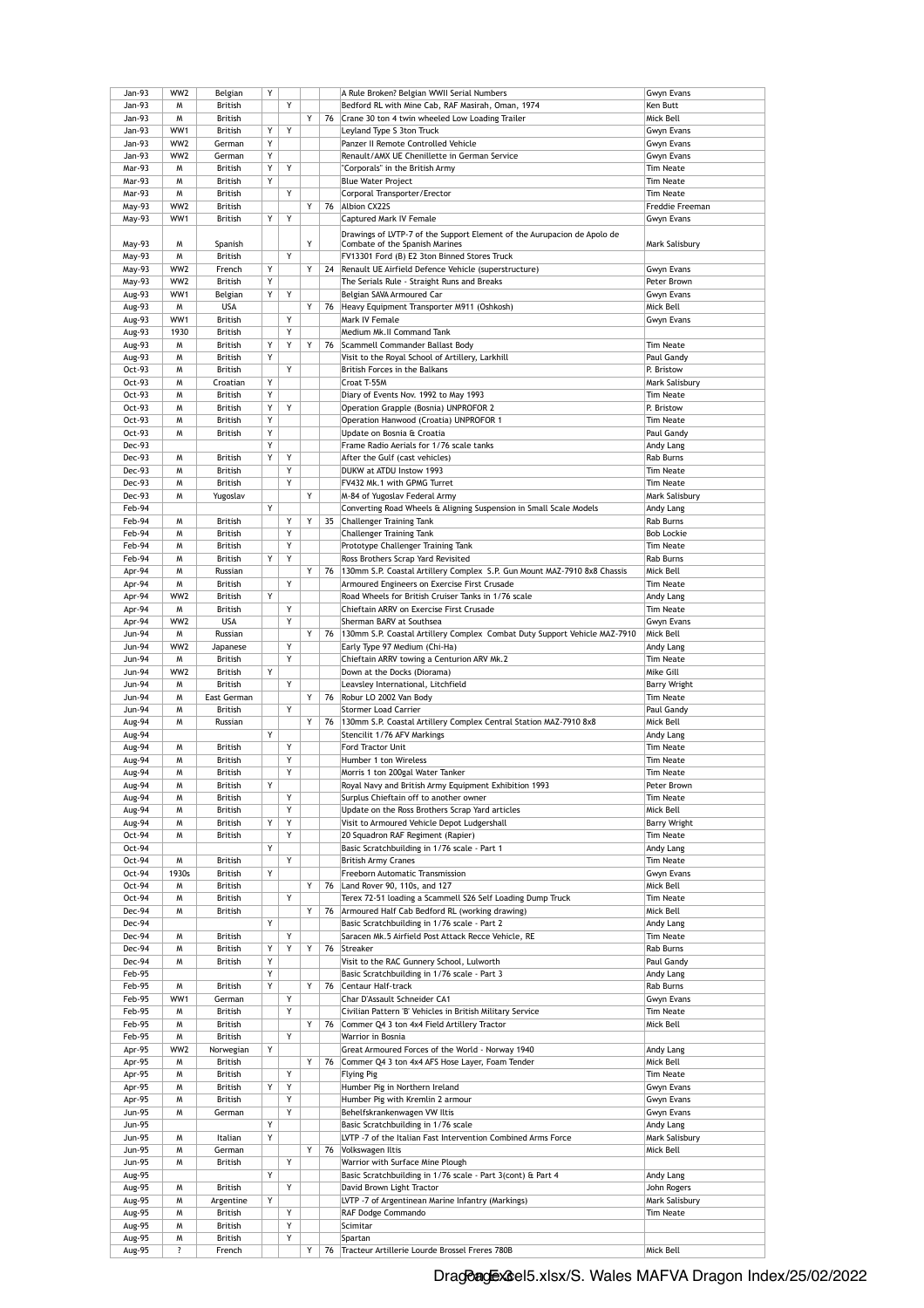| Oct-95        |                 |                  | Y | Y  |   |    | Gulf Diorama for the 1st The Queens Dragoon Guards Museum                   | Paul Gandy               |
|---------------|-----------------|------------------|---|----|---|----|-----------------------------------------------------------------------------|--------------------------|
| <b>Dec-95</b> | M               | <b>British</b>   |   | Y  |   |    | Civvy Mk.1 Stalwart                                                         | L.P. Evans               |
| <b>Dec-95</b> | WW <sub>2</sub> | Irish            | Y |    | Y | 35 | Irish Armoured Cars - Ford Mk. VI                                           | Mark Salisbury           |
| <b>Dec-95</b> | M               | <b>USA</b>       |   | Y  |   |    | M35 2.5 ton 6x6 with Container Body                                         | S. Evans                 |
| <b>Dec-95</b> | WW1             | <b>British</b>   |   | Y  |   |    | Mark IV Tanks                                                               | <b>Gwyn Evans</b>        |
| <b>Dec-95</b> | M               | <b>British</b>   |   | Y  |   |    | <b>QDG Strikers and Spartans</b>                                            | Des Burgess              |
| <b>Dec-95</b> | M               | British          |   | Y  |   |    | Scimitar of the QDG in The Gulf                                             | Des Burgess              |
| Dec-95        | WW <sub>2</sub> | <b>British</b>   | Y |    |   |    | <b>WWII British Articulated Trailers</b>                                    | <b>Mike Gill</b>         |
| Mar-96        | M               | <b>British</b>   |   |    | Y | 76 | AFS Command car, Land Rover Series 1                                        | Mick Bell                |
| Mar-96        | M               | <b>British</b>   |   |    | Y | 76 | AFS Green Goddess Bedford RLHZ 4x4                                          | Mick Bell                |
| Mar-96        | M               | <b>British</b>   |   | Y  |   |    | Avelling Barford Super MGH Motor Grader in Kenya 1992                       | Norman Parsons           |
| <b>Mar-96</b> | M               | <b>British</b>   | Y | Y  |   |    | British Army Training Liaison Staff Kenya (BATLSK)                          | Norman Parsons           |
| <b>Mar-96</b> | M               | <b>British</b>   |   | Y  |   |    | <b>Haulomatic Tippers</b>                                                   | Norman Parsons           |
| <b>Mar-96</b> | M               | <b>British</b>   |   | Y  |   |    | Warrior Mechanised Repair and Recovery Vehicle                              | <b>Tim Neate</b>         |
| Apr-96        | M               | <b>British</b>   |   |    | Y | 76 | <b>AFS Green Goddess Bedford SLHZ 4x2</b>                                   | Mick Bell                |
| Apr-96        | WW <sub>2</sub> | <b>British</b>   | Y |    |   |    | 14/20 Hussars in Persia, August 1941                                        | Andy Lang                |
| Apr-96        |                 |                  | Y |    |   |    | Continental Model Supply Co. 1/76 scale Military Trucks                     | Sean Pritchard           |
|               |                 |                  |   | Y  |   |    |                                                                             |                          |
| Apr-96        | M               | <b>British</b>   |   |    |   |    | <b>FV432 Ambulance</b>                                                      |                          |
| Apr-96        | M               | <b>British</b>   |   | Y  |   |    | Land Rover 130 Ambulance                                                    | <b>Tim Neate</b>         |
| Apr-96        | WW <sub>2</sub> | <b>British</b>   | Y |    |   |    | Modelling WWII British Trailers in 1/76                                     | Mike Gill                |
| Apr-96        | M               | <b>British</b>   | Y | Y  |   |    | Prototype MCV at Ludgershall                                                | Paul Gandy               |
| Apr-96        | M               | <b>British</b>   |   | Y  |   |    | Scammell/EKA Recovery Vehicle                                               | <b>Tim Neate</b>         |
| <b>Jun-96</b> | M               | <b>British</b>   | Y | Y. |   |    | 1st The Queens Dragoon Guards back in 1974                                  | Paul Gandy & Peter Orpin |
| <b>Jun-96</b> | M               | <b>British</b>   |   |    | Y | 76 | AFS Bedford RL Hose Layer, Foam Tender                                      | Mick Bell                |
| <b>Jun-96</b> | WW <sub>2</sub> | <b>Bulgarian</b> | Y |    |   |    | Bulgarian Army Registration Numbers of WW2                                  | <b>Gwyn Evans</b>        |
| <b>Jun-96</b> |                 | Irish            | Y |    |   |    | tanks in Ireland 1925 - 1975                                                | Andy Lang                |
| <b>Jun-96</b> | M               | British          |   | Y. |   |    | Unipower BR 90 AVLB Bridge Train Vehicle                                    | Paul Gandy               |
| <b>Jun-96</b> | M               | British          | Y |    |   |    | Visit to the Royal Logistics Corps "At Home Day"                            | Paul Gandy               |
| Sep-96        | WW1             | <b>British</b>   | Y |    |   |    | First Tank Action - The Battle of the Somme 15th September 1916             | Louise Williams          |
| Sep-96        | WW1             | <b>British</b>   |   | Y  |   |    | <b>Gun Carrier Tank Mk.1</b>                                                | Louise Williams          |
| Sep-96        | M               | <b>British</b>   |   | Y  |   |    | <b>MLRS</b>                                                                 | Des Burgess              |
| <b>Nov-96</b> | M               | British          |   |    | Y | 76 | AFS Austin A40 Utility Vehicle                                              | Mick Bell                |
| <b>Nov-96</b> | M               | British          |   |    | Y | 76 | <b>AFS Bedford SL Mobile Control Unit</b>                                   | Mick Bell                |
|               |                 |                  | Y |    |   |    |                                                                             | Mike Gill                |
| <b>Nov-96</b> | M               | <b>British</b>   |   |    |   |    | Army Display at Cardiff Castle                                              |                          |
| <b>Nov-96</b> | M               | <b>British</b>   | Y |    |   |    | <b>Auxiliary Fire Service</b>                                               | Paul Williams            |
| <b>Nov-96</b> | WW <sub>2</sub> | <b>British</b>   |   | Y  |   |    | Bedford OX Artic & Trailer                                                  | <b>Paul Williams</b>     |
| <b>Nov-96</b> | M               | British          |   | Y  |   |    | Challenger 2                                                                | Des Burgess              |
| <b>Nov-96</b> |                 |                  | Y |    |   |    | How to Make Master Patten Models for Casting - Part 1                       | Paul Gandy               |
| <b>Nov-96</b> |                 |                  | Y |    |   |    | How to Make Masters for Casting - Part 2                                    | Paul Gandy               |
| <b>Nov-96</b> | M               | <b>British</b>   |   | Y  |   |    | Land Rover 90 hard tops FFR                                                 | Mike Gill                |
| <b>Nov-96</b> | M               | British          |   | Y  |   |    | Leyland DAF DROPS Simple Rail Transfer Equipment                            | Mike Gill                |
|               |                 |                  |   |    |   |    | Malayan Diorama: Change over at Wally's Coffee Shop (Branch Diorama for 1st |                          |
| <b>Nov-96</b> | M               | British          | Y | Y  |   |    | QDG Museum)                                                                 | Paul Gandy               |
| <b>Nov-96</b> | M               | <b>British</b>   |   | Y  |   |    | Samson CVR(T) Recovery Vehicle                                              | <b>Tim Neate</b>         |
| <b>Nov-96</b> | M               | <b>British</b>   |   | Y  |   |    | Scots D.G. Challenger 1 & CRARRV at Weymouth for the D-Day Anniversary      | Paul Williams            |
| <b>Nov-96</b> | M               | British          |   | Y  |   |    | <b>Stormer Mine Laying System</b>                                           | <b>Tim Neate</b>         |
| Feb-97        | M               | British          |   | Y  |   |    | 'Albatros" Chieftain of 1RTR                                                | <b>Tim Neate</b>         |
| Feb-97        | M               | British          |   |    | Y | 76 | Austin Gypsy Series IV                                                      | Mick Bell                |
| Feb-97        |                 |                  | Y | Y  |   |    |                                                                             | <b>Tim Neate</b>         |
|               | M               | British          |   | Y  |   |    | British Army Chieftain & Challenger 1 Markings                              |                          |
| Feb-97        | M               | British          |   |    |   |    | Challenger 1 with QRH crest                                                 | Tim Neate                |
| Feb-97        | M               | <b>British</b>   |   | Y  |   |    | Challenger of second Armoured Squadron at BATUS                             | <b>Tim Neate</b>         |
| Feb-97        |                 |                  | Y |    |   |    | Where to Find Suitable Markings                                             | Paul Gandy               |
| Apr-97        | M               | British          | Y |    |   |    | 1st Royal Tank Regiment Vehicle Names (1995)                                | <b>Tim Neate</b>         |
| Apr-97        | M               | <b>British</b>   |   |    | Y | 76 | <b>AFS Bedford RL Pipe Carrier</b>                                          | Mick Bell                |
| Apr-97        | M               | <b>British</b>   |   | Y  |   |    | Challenger of First Armoured Squadron at BATUS                              | <b>Tim Neate</b>         |
| Apr-97        | M               | <b>British</b>   |   | Y  |   |    | Gulf War Badge Stickers issued to NBC Personnel                             | <b>Tim Neate</b>         |
| Apr-97        |                 |                  | Y |    |   |    | How to Make Masters for Casting - Part 3                                    | Paul Gandy               |
| Apr-97        |                 |                  | Y |    |   |    | Not such a silly question (small scale kits of cars)                        | Michael Hitchen          |
| Jun-97        | M               | British          |   | Y  |   |    | 1st QDG Scorpion in Cardiff 1991                                            | <b>Paul Williams</b>     |
| Jun-97        | M               | <b>British</b>   | Y |    |   |    | 2nd Royal Tank Regiment Vehicle Names (1996)                                | <b>Tim Neate</b>         |
| Jun-97        | WW <sub>2</sub> | <b>British</b>   |   | Y. |   |    | Challengers of the Welsh Guards 1945                                        |                          |
| Jun-97        |                 |                  | Y |    |   |    | How to Make Masters for Casting - Part 4                                    | Paul Gandy               |
| Jun-97        | M               | <b>British</b>   | Y |    |   |    | Open Day at 14th Signal Regiment (Electronic Warfare)                       | Paul Gandy               |
| Jun-97        | WW <sub>2</sub> | <b>British</b>   | Y |    |   |    | Queens Bays at Gazala 1942 (Diorama for 1st QDG Museum)                     | Mike Gill                |
|               |                 |                  |   | Y. |   |    |                                                                             |                          |
| Jun-97        | M               | German           |   |    |   |    | Volkswagen Staff Car at Castlemartin                                        |                          |
| Aug-97        | M               | <b>British</b>   | Y |    |   |    | 4th Royal Tank Regiment Vehicle Names (1983)                                | <b>Tim Neate</b>         |
| Aug-97        | M               | <b>British</b>   |   |    | Y | 76 | <b>AFS Bedford SL Stores and Service Van</b>                                | Mick Bell                |
| Aug-97        | M               | <b>British</b>   |   | Y  |   |    | Electronic Warfare Vehicles at the Cawdor Barracks Open Day in Pembroke     | Paul Gandy               |
| Aug-97        |                 |                  | Y |    |   |    | More Info on the Sensible Answer to the Silly Question (model cars)         | Paul Gandy               |
| Aug-97        | W1/WW2          |                  | Y |    |   |    | OO-HO Model cars explored for WW1/WW2 Diorama                               | John Baumann             |
| Oct-97        |                 |                  | Y |    |   |    | And More (about Decals/Transfers)                                           | Robert Lockie            |
| Oct-97        | M               | <b>British</b>   |   | Y  |   |    | <b>Combat Engineer Tractor</b>                                              | <b>Tim Neate</b>         |
| Oct-97        | M               | <b>British</b>   |   | Y. |   |    | Electronic Warfare Vehicles at the Cawdor Barracks Open Day in Pembroke     | Paul Gandy               |
| Oct-97        |                 |                  | Y |    |   |    | En-LIGHT-ening (Use of LEDs in models)                                      | Paul Gandy               |
| Oct-97        | M               | British          |   | Y  |   |    | Foden 8x4 Training Vehicles                                                 | Tim Neate                |
| <b>Oct-97</b> |                 |                  | Y |    |   |    | More about Decals (Transfers)                                               | Paul Gandy               |
| Oct-97        | M               | <b>British</b>   | Y | Y. | Y | 76 | Tractor, Wheeled, Semi-trailer, 10 ton, 4x2 AEC Mercury TGM4R               | Mick Bell                |
| Dec-97        | WW <sub>2</sub> | <b>British</b>   | Y |    |   |    | Modelling British WWII Armoured Recovery Vehicles in 1/76 scale             | Mike Gill                |
| Dec-97        | M               | <b>British</b>   |   | Y  |   |    | SFOR Armour in Bosnia (Challenger, CrARRV & Warrior MRV®                    | <b>Bob Griffin</b>       |
|               |                 |                  |   |    |   |    |                                                                             |                          |
| Dec-97        | M               | <b>British</b>   |   | Y  |   |    | <b>Terex DROPS</b>                                                          | <b>Tim Neate</b>         |
| Dec-97        | M               | <b>British</b>   | Y |    |   | 76 | Terex DROPS & Dump Truck Vehicles                                           | John Church              |
| Dec-97        | M               | British          | Y | Y. |   |    | Truck, Van, Pantechnicon, 5 ton, 4 x 2, Bedford                             | Mick Bell                |
| Feb-98        |                 |                  | Y |    |   |    | How to Make Masters - Part 5                                                | Paul Gandy               |
| Feb-98        | M               | <b>British</b>   | Y | Y  |   |    | QARANC Land Rover Mk.1 Based In Aldershot in 1956 -1958                     | Derek Wilson             |
| Feb-98        | M               | <b>British</b>   |   | Y  |   |    | SFOR Armour in Bosnia (Warrior, Saxon, Alvis EOD Vehicle)                   | <b>Bob Griffin</b>       |
| Feb-98        | M               | <b>British</b>   |   |    | Y | 76 | TEREX 3066 Frame Steer Dump Truck & DROPS                                   | John Church              |
| Feb-98        | M               | <b>British</b>   |   | Y  |   |    | <b>TEREX DROPS vehicle</b>                                                  | <b>Tim Neate</b>         |
| Apr-98        | M               | <b>British</b>   |   | Y  |   |    | Castlemartin Open Day July 1977 (Samaritan & 110 Land Rovers)               | Gwyn Evans               |
| Apr-98        |                 |                  | Y |    |   |    | How to Make Masters - Part 6                                                | Paul Gandy               |
| Apr-98        | M               | <b>British</b>   | Y |    |   |    | Land Rover - Summary of Models and Distinguishing Features                  | Mick Bell                |
| Apr-98        | WW <sub>2</sub> | <b>British</b>   | Y |    |   |    | Modelling British WWII Armoured Engineers Vehicles (in 1/76 scale)          | Mike Gill                |
| Apr-98        | M               | <b>British</b>   |   |    | Y | 76 | Truck, Firefighting, 5 ton, 4x4, Foam, Scammell Mk.10 & 10A                 | Mick Bell                |
|               |                 |                  |   | Y. |   |    |                                                                             |                          |
| <b>Jun-98</b> | M               | <b>British</b>   |   |    |   |    | <b>Abbot Observation Post Vehicle</b>                                       | <b>Tim Neate</b>         |

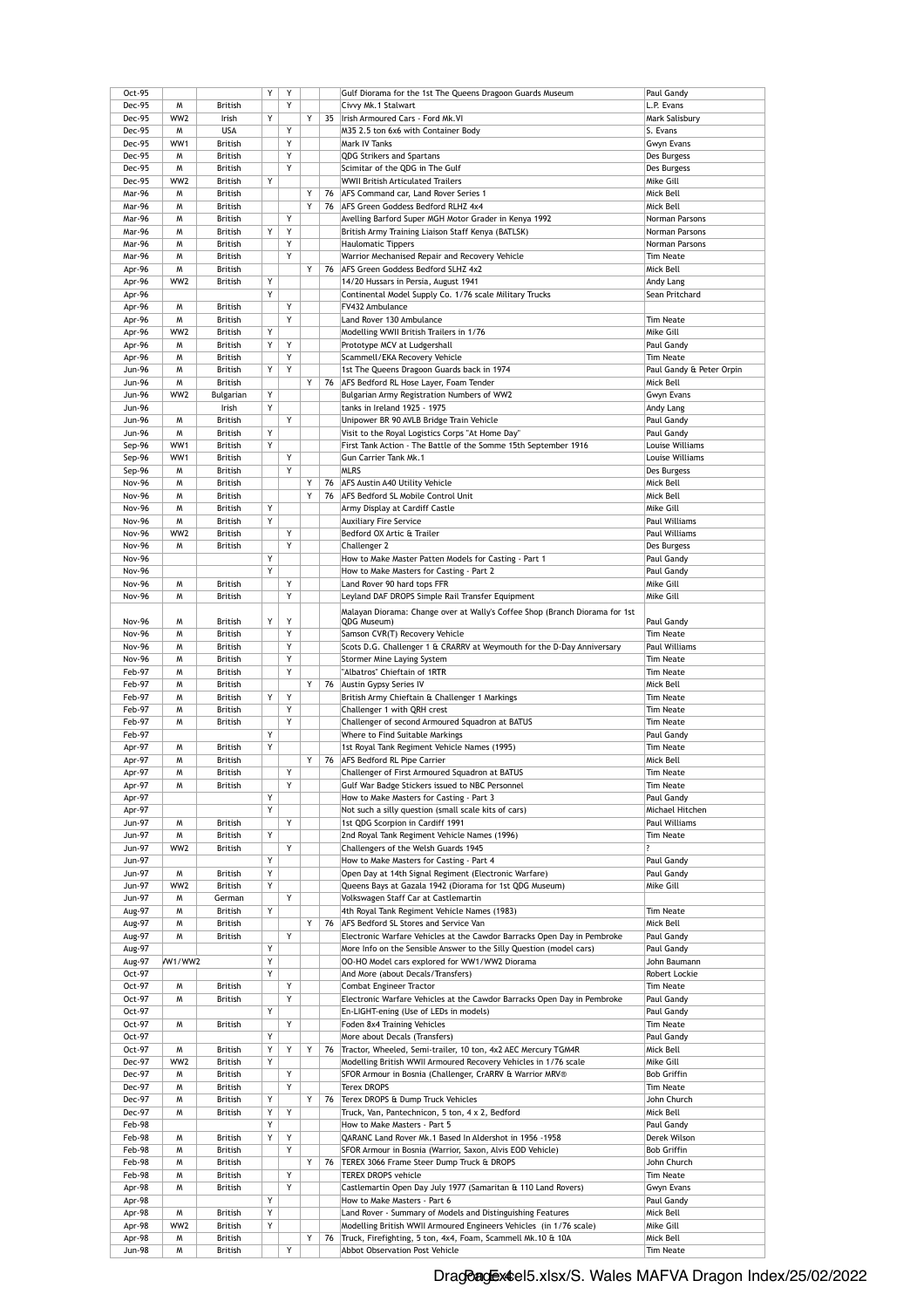| <b>Jun-98</b>    | WW <sub>2</sub> | <b>British</b>   | Y |    | Y | 76 | Bedford QL Special Armoured Body                                             | John Church        |
|------------------|-----------------|------------------|---|----|---|----|------------------------------------------------------------------------------|--------------------|
| <b>Jun-98</b>    |                 | Chinese          |   | Y  |   |    | Beijing Military Museum (T34/85 & T-62; SO-KI Type 95; Oxford Carrier)       | Alan Toplis        |
| <b>Jun-98</b>    |                 |                  | Y |    |   |    | Plastic Moulding Techniques for 1/76 scale Modelling                         | Andy Lang          |
| <b>Jun-98</b>    | 1905            | Austro-Hungarian |   | Y  |   |    | Daimler Panzerwagon 1905                                                     | Gwyn Evans         |
| <b>Jun-98</b>    |                 |                  | Y |    |   |    | How to Make Masters (The Final Part)                                         | Paul Gandy         |
| <b>Jun-98</b>    | M               | <b>British</b>   |   | Y  |   |    | Saracen EOD Vehicle                                                          | <b>Tim Neate</b>   |
| Aug-98           | WW <sub>2</sub> | <b>British</b>   |   | Y  |   |    | Cromwell (T187879)                                                           | Gwyn Evans         |
| Aug-98           |                 |                  | Y |    |   |    | Plastic Moulding Techniques for 1/76 scale Modelling - Part 2                | Andy Lang          |
| Aug-98           | M               | <b>British</b>   |   |    | Y | 76 | Helicopter Rapid Intervention Vehicle, (TQF) 4x4 Scania P93H                 | Mick Bell          |
| Aug-98           |                 |                  | Y |    |   |    | Lots of Models in a Small Space                                              | Mike Gill          |
| Aug-98           |                 |                  | Y |    |   |    | More on the Silly Question (civvy cars)                                      | Paul Gandy         |
| Aug-98           | WW1             | French           |   | Y  |   |    | <b>Renault Autoblindee 1915</b>                                              | Gwyn Evans         |
| Aug-98           | M               | <b>British</b>   | Y |    |   |    | Visit to the ATTU (RM) Instow                                                | Paul Gandy         |
| Aug-98           | M               | <b>British</b>   |   | Y  |   |    | Warriors at Split North Port, Croatia in Spring 1998                         | David Buckler      |
| <b>Oct-98</b>    | WW1             | <b>British</b>   |   | Y  |   |    | <b>RAOB Motor Ambulance</b>                                                  | Gwyn Evans         |
| <b>Oct-98</b>    | M               | <b>British</b>   |   | Y  | Y | 76 | Scammell Super Major Mk.XI Firefighting Truck                                | Mick Bell          |
| <b>Oct-98</b>    | M               | Turkish          |   | Y  |   |    | Turkish MAN trucks at Split North Port, Croatia in Spring 1998               | David Buckler      |
| <b>Oct-98</b>    |                 |                  | Y |    |   |    | Visit to the Muckleburgh Collection, North Norfolk                           | Paul Williams      |
| Dec-98           | WW <sub>2</sub> | <b>British</b>   |   | Y  |   |    | Austin 10hp Light Utility 4x2 "Tilly"                                        | Gwyn Evans         |
| <b>Dec-98</b>    |                 |                  | Y | Y  |   |    | Making 'N' Gauge Models                                                      | Paul Gandy         |
| Dec-98           | M               | Belgian          |   | Y  |   |    | MAN 11.136 HA 5000kg truck used by the Belgian Army in Croatia               | David Buckler      |
| <b>Dec-98</b>    | M               | <b>British</b>   |   |    | Y | 76 | Scammell Super Major Mk. XIA Firefighting Truck                              | Mick Bell          |
| Dec-98           |                 |                  | Y |    |   |    | Some Internet Sites that I have visited                                      | Paul Davies        |
| Dec-98           | M               | <b>Turkish</b>   |   | Y  |   |    | Turkish Mercedes-Benz Transporter at Split North Port, Croatia               | David Buckler      |
| Feb-99           | M               | <b>British</b>   |   | Y  |   |    | British Mercedes-Benz 2644S Light Equipment Transporters at Split, Croatia   | M. Timbers         |
| Feb-99           | WW <sub>2</sub> | <b>British</b>   |   |    | Y | 76 | Light Tank A.A. Mk.1                                                         | John Church        |
|                  |                 |                  | Y |    |   |    | Mercedes Benz 2644S                                                          | Paul Gandy         |
| Feb-99           | M               | <b>British</b>   |   | Y  |   |    |                                                                              |                    |
| Feb-99           | M               | <b>British</b>   |   |    |   |    | Mercedes Benz 2644S used by BAOR                                             | <b>Tim Neate</b>   |
| Feb-99           | M               | <b>British</b>   | Y | Y  |   |    | Pearson Universal Dozer Blade                                                | <b>Tim Neate</b>   |
| Feb-99           | WW1             | <b>British</b>   |   | Y  |   |    | Tank Mk.IV                                                                   | Gwyn Evans         |
| Apr-99           |                 |                  | Y |    |   |    | Production of White-on-Black Registration Plates in 1/76 scale               | Andy Lang          |
| Apr-99           | M               | <b>British</b>   | Y | Y  |   |    | Photo article on the M2 Amphibious Bridging Rig                              | <b>Tim Neate</b>   |
| Apr-99           | M               | <b>British</b>   |   | Y  |   |    | RAF Scammell S26 Ballast Body                                                | <b>Tim Neate</b>   |
| Apr-99           | M               | German           |   | Y  |   |    | Unimog U1300L Ambulance at Castlemartin                                      | Paul Gandy         |
|                  |                 |                  |   |    |   |    | A Source of Information about the German Conversions to Captured British     |                    |
| <b>Jun-99</b>    | WW <sub>2</sub> | German           | Y |    |   |    | Light Tanks Mark VI                                                          | John Baumann       |
| <b>Jun-99</b>    | M               | <b>British</b>   |   | Y  |   |    | Antar Mk.1 at REME Historic Vehicle Collection, Bordon                       | Paul Gandy         |
| <b>Jun-99</b>    | M               | <b>British</b>   |   | Y  |   |    | Antar Mk.3 at an Aldershot Display                                           | Paul Gandy         |
| <b>Jun-99</b>    | M               | <b>British</b>   |   |    | Y | 76 | Leyland 19H/3E 10 ton 6x4 GS Tractor for Full Trailer Type Z                 | Mick Bell          |
|                  |                 |                  |   |    |   |    | Modelling British Army Tank Transporters and Prime Movers since 1939 in 1/76 |                    |
| <b>Jun-99</b>    |                 | <b>British</b>   | Y |    |   |    | scale                                                                        | Mike Gill          |
| <b>Jun-99</b>    | M               | <b>British</b>   | Y | Y  |   |    | Terex 72-71B Heavy Wheeled Tractor                                           | <b>Tim Neate</b>   |
| <b>Jun-99</b>    | M               | <b>British</b>   |   |    | Y | 76 | Trailer, Transporter, Type Z                                                 | Mick Bell          |
| Aug-99           | M               | <b>British</b>   |   | Y  |   |    | Antar Mk.2 at D & M School, Bovington                                        | Paul Gandy         |
| Aug-99           | M               | <b>British</b>   |   | Y  |   |    | Antar Mk.3 loading a Chieftain                                               | Paul Gandy         |
| Aug-99           |                 |                  | Y |    |   |    | How to make a Simple Diorama/Vehicle Base                                    | Paul Gandy         |
| Aug-99           | M               | <b>British</b>   | Y | Y  |   |    | <b>Land Rover Pulse Ambulance</b>                                            | <b>Tim Neate</b>   |
| Aug-99           | M               | <b>British</b>   |   | Y  |   |    | RB 44 Army Air Corps Tactical Fire Tender                                    | <b>Tim Neate</b>   |
| Aug-99           | M               | <b>British</b>   |   | Y  |   |    | RB 44 Mortar Carrier                                                         | <b>Tim Neate</b>   |
|                  | W               | <b>British</b>   | Y |    | Y | 76 |                                                                              |                    |
| Aug-99           |                 |                  |   |    | Y |    | Scammell S26                                                                 | Mick Bell          |
| Aug-99           | M               | <b>British</b>   |   |    |   | 76 | Thornycroft Nubian TFA/B81 Field artillery Tractor & 5 ton GC Cargo Truck    | Mick Bell          |
| Oct-99           | WW <sub>2</sub> | <b>British</b>   | Y |    |   |    | A further update to Modelling British Tank Transporters                      | Mike Gill          |
| Oct-99           | M               | <b>British</b>   |   |    | Y | 76 | Alvis Unipower 4x4 Rapid Intervention Vehicle                                | Mick Bell          |
| Oct-99           | WW <sub>2</sub> | <b>British</b>   |   | Y  |   |    | Diamond T Tank Transporter at Beverley Museum Show                           | Alan Toplis        |
| Oct-99           | M               | <b>British</b>   | Y | Y  | Y | 35 | Ferret Mk.1 of 1st QDG used as a Re-broadcast Station                        | Des Burgess        |
| Oct-99           | WW <sub>2</sub> | <b>British</b>   | Y |    |   |    | More Tips on Super detailing the JB Models 1/76 Light Tank Mk. VI            | Mike Gill          |
| Oct-99           | M               | <b>British</b>   | Y | Y  |   |    | RAF Leyland Bison with 10 ton Recovery Trailer                               | Tim Neate          |
| <b>Dec-99</b>    | M               | <b>British</b>   | Y | Y  |   |    | Iveco Dump Truck with 10 tonne Recovery Trailer & Hydrema LWT                | Tim Neate          |
| <b>Dec-99</b>    | M               | Jordanian        |   | Y  |   |    | Jordanian Army Markings                                                      | <b>Tim Neate</b>   |
| <b>Dec-99</b>    | M               | Russian          |   | Y  |   |    | MT-55 at the Muckleburgh Collection in Norfolk                               | Paul Williams      |
| <b>Dec-99</b>    | M               | <b>British</b>   | Y | Y. |   |    | QDG Scimitars in The Gulf                                                    | Des Burgess        |
| <b>Dec-99</b>    | M               | <b>British</b>   |   |    | Y | 76 | Range Rover TACR 2A                                                          | Mick Bell          |
| <b>Dec-99</b>    | M               | <b>British</b>   |   |    | Y | 76 | Thornycroft Nubian Major Mk.9 10 ton Firefighting Truck                      | Mick Bell          |
| Feb-00           | M               | German           |   | Y  |   |    | Bergepanzer BPz 2A2; M113A1G Command vehicles                                | Paul Gandy         |
| Feb-00           | M               | German/British   | Y | Y  |   |    | Castlemartin Ranges, Pembrokeshire                                           | Paul Gandy         |
| Feb-00           | WW <sub>2</sub> | <b>British</b>   | Y |    |   |    | Vickers Carden Loyd Export Light Tank Series                                 | Andy Lang          |
| Feb-00           | M               | German           |   | Y  |   |    | Leopard 2 on the Tank Park at Castlemartin                                   | Paul Gandy         |
| Feb-00           | M               | German           |   | Y  |   |    | MAN 630 L2A: VW Transporter Fitters Vehicle; & Unimog (at Castlemartin)      | Paul Gandy         |
| Feb-00           | WW <sub>2</sub> | <b>British</b>   |   |    | Y | 76 | Vickers Carden Loyd Light Amphibious Tank A4E11                              | Mick Bell          |
| Feb-00           | M               | German           |   | Y  |   |    | VW Iltis & Unimog Ambulance at the Medical Centre (Castlemartin)             | Paul Gandy         |
| Apr-00           | M               | German           | Y | Y  |   |    | Bundeswehr M113A1G                                                           | Paul Gandy         |
| Apr-00           | M               | Dutch            |   | Y  |   |    | Dutch Bergepanzer 2 at Castlemartin                                          | Gwyn Evans         |
| Apr-00           | M               | Dutch            |   | Y  |   |    | Dutch Leopard 2 at Castlemartin Open Day 1998                                | Gwyn Evans         |
| Apr-00           |                 |                  |   |    |   |    |                                                                              |                    |
| Apr-00           |                 |                  |   |    |   |    |                                                                              |                    |
| Apr-00           | M               | German           | Y |    | Υ |    | Suitable Models for a Castlemartin Scene                                     | Paul Gandy         |
|                  | M               | <b>British</b>   |   |    |   | 76 | Thornycroft 'Big Ben' Flatbed, Elevating Body                                | Mick Bell          |
| Apr-00<br>Apr-00 | WW <sub>2</sub> | British          | Y |    |   |    | Trailer, 10cwt 2 wheel, 4.2 inch mortar carrier                              | Mike Gill          |
|                  | M               | British          | Y | Y. |   |    | Unipower Bridging Vehicle (BV)                                               | Tim Neate          |
|                  | WW <sub>2</sub> | British          | Y |    |   |    | Utilising Surplus Matchbox 1/76 Small Box Girder Bridges                     | Mike Gill          |
| Nov-00           |                 |                  | Y |    |   |    | Eduard Etched Brass in 1/72 scale                                            | <b>Tom Watkins</b> |
| Nov-00           | M               | German           |   | Y  |   |    | Faun 'Elefant' Tank Transporter at Split North Port                          | David Buckler      |
| <b>Nov-00</b>    | WW <sub>2</sub> | British          |   |    | Y | 76 | Leyland Retriever, 3 ton, 6x4 GS                                             | John Church        |
| <b>Nov-00</b>    | WW <sub>2</sub> | British          | Y |    |   |    | Modelling the Leyland Retriever in 1/76 scale                                | Mike Gill          |
| Nov-00           | M               | <b>British</b>   |   | Y  |   |    | Proposed Special Forces Land Rover                                           | Paul Davies        |
| Dec-00           | M               | <b>British</b>   | Y | Y  |   |    | A Short History of the UK's NBC Defence Regiment                             | Tim Neate          |
| $Dec-00$         | M               | <b>British</b>   | Y | Y  |   |    | Foden Driver Training Vehicles                                               | Tim Neate          |
| Dec-00           | M               | <b>British</b>   |   | Y  |   |    | Fuchs of Royal Yeomanry on Salisbury Plain, May 1999                         | Tim Neate          |
| $Dec-00$         | M               | <b>British</b>   |   | Y  |   |    | Fuchs used by 1st QDG during the Gulf War                                    | Tim Neate          |
| $Dec-00$         | M               | <b>British</b>   |   |    | Y | 76 | Land Rover 110, Truck, Cabbed, Pick up                                       | Mick Bell          |
| Mar-01           | WW <sub>2</sub> | <b>British</b>   |   |    | Y | 76 | Dodge 82A Mobile dam Unit, NFS 1943                                          | Mick Bell          |
| Mar-01           | WW <sub>2</sub> | British          | Y | Y. |   |    | Firing Line Humber Ambulance                                                 | Mick Bell          |
| Mar-01           | WW <sub>2</sub> | <b>British</b>   | Y |    |   |    | Leyland Retriever Stores Body in 1/76                                        | Mike Gill          |
| Mar-01           | M               | <b>British</b>   |   | Y  |   |    | PBDS of UK Joint NBC Regiment                                                | Tim Neate          |

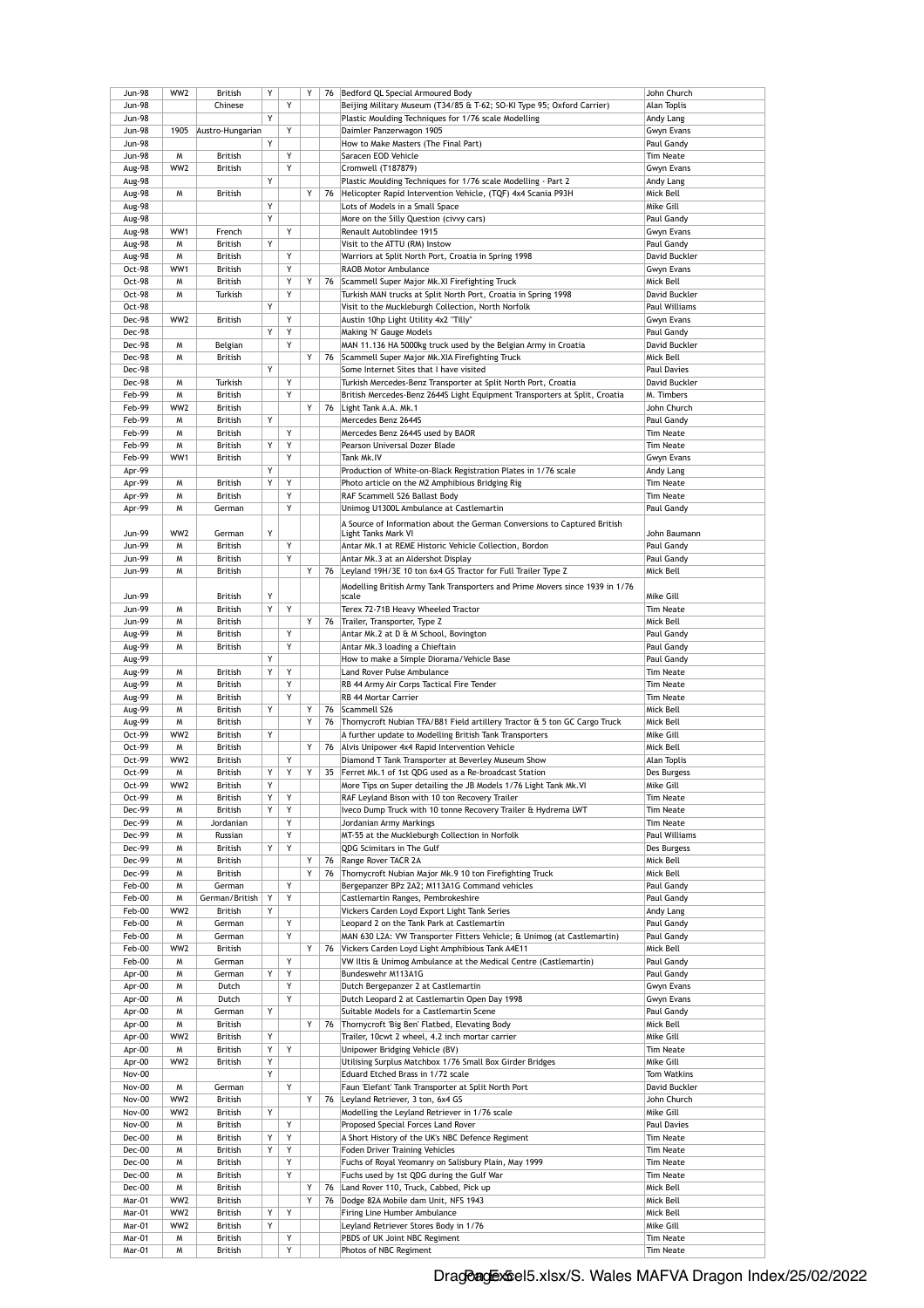| <b>Jun-01</b> | W               | Russian        |   |    | Y | 76 | GAZ-69, 500kg 4x4 Light Truck                                             | Mick Bell                    |
|---------------|-----------------|----------------|---|----|---|----|---------------------------------------------------------------------------|------------------------------|
| $Jun-01$      | M               | <b>British</b> |   | Y. |   |    | Pinzgauer of the SIBCRA Team                                              | <b>Tim Neate</b>             |
| $Jun-01$      | WW <sub>2</sub> | <b>British</b> | Y |    |   |    | REME Light Hoists on Jeeps                                                | Mike Gill                    |
|               |                 |                |   |    |   |    |                                                                           |                              |
| $Jun-01$      | M               | <b>British</b> |   | Y  |   |    | SIBCRA Team Pinzgauer with Barr ATV                                       | <b>Tim Neate</b>             |
| $Jun-01$      | W               | <b>British</b> | Y | Y  |   |    | SIBCRA Team, a close relation to the Joint NBC Regiment                   | <b>Tim Neate</b>             |
| $Jun-01$      | M               | Korean         | Y | Y  |   |    | Trumpeter 'Korean K1A1 Tank'                                              | Paul Williams                |
| $Jun-01$      | W               | <b>British</b> | Y |    |   |    | Visit to Ashchurch                                                        | Des Burgess                  |
| $Sep-01$      | M               | <b>British</b> |   | Y  |   |    | 1/4 ton Land Rover Fitted For Line                                        | Paul Middleton               |
| $Sep-01$      | M               | Dutch          |   | Y  |   |    | <b>Dutch Leopard BARV</b>                                                 | David Payne                  |
| $Sep-01$      | M               | <b>British</b> |   |    | Y | 76 | Land Rover Series II 1/4 ton 4x4                                          | Mick Bell                    |
|               |                 |                |   |    | Y | 76 | Land Rover Series III 3/4 ton 4x4                                         | Mick Bell                    |
| $Sep-01$      | M               | <b>British</b> |   |    |   |    |                                                                           |                              |
| $Sep-01$      | M               | <b>British</b> | Y | Y  |   |    | Royal Corps of Signals Logistic Message Centre Troop 1980-93              | Paul Middleton               |
| Dec-01        | M               | <b>British</b> |   | Y  |   |    | Bedford MJ of 'A' Flight 2503 Sqn. Royal Aux. Air Force Regiment          | <b>Tim Neate</b>             |
| Dec-01        | M               | <b>British</b> | Y | Y  |   |    | <b>Bedford TK Artic</b>                                                   | Mick Bell                    |
| Dec-01        | WW <sub>2</sub> | <b>British</b> | Y |    |   |    | Vickers Carden Loyd Amphibious Light Tank                                 | Andy Lang                    |
| Dec-01        | M               | <b>British</b> | Y | Y  |   |    | RAF Regiment Vehicle Tac Signs & Squadron Emblems                         | <b>Tim Neate</b>             |
| Dec-01        | M               | <b>British</b> |   | Y  |   |    | RAF Regiment Vehicles                                                     | <b>Tim Neate</b>             |
| Dec-01        | M               | <b>British</b> |   | Y  |   |    | <b>Unit Markings</b>                                                      | David Payne                  |
|               | WW <sub>2</sub> | Polish         | Y |    |   |    | Model Trans TK-3 tankette                                                 |                              |
| <b>Mar-02</b> |                 |                |   |    |   |    |                                                                           | Andy Lang                    |
| <b>Mar-02</b> | M               | <b>British</b> |   | Y  |   |    | Leopard Future Beach Recovery Vehicle & Centurion BARV                    | David Payne                  |
| Mar-02        | M               | <b>British</b> |   |    | Y | 76 | Line Laying Installation in Truck 1/4 ton GS Land Rover Mk.3              | John Church                  |
| <b>Mar-02</b> | M               | <b>British</b> | Y | Y  |   |    | More Markings (modern British)                                            | David Payne                  |
| <b>Mar-02</b> |                 |                | Y |    |   |    | <b>MV Lenses for Model Makers</b>                                         | Mike Gill                    |
| Mar-02        | W               | <b>British</b> | Y | Y  |   |    | RAF Regiment Markings in Cyprus                                           | <b>Fyll Metsovitis</b>       |
| Mar-02        | W               | British        | Y | Y  |   |    | UK Forces Day-Glo Window Symbols                                          | <b>Tim Neate</b>             |
| $Jun-02$      | W               | <b>British</b> | Y | Y  |   |    | A few (more) comments on fluorescent windscreen markings                  | Geoff Fletcher & David Payne |
| $Jun-02$      | WW <sub>2</sub> | <b>British</b> | Y |    |   |    |                                                                           |                              |
|               |                 |                |   |    |   |    | Light Tank Mark IV (Indian Pattern)                                       | Andy Lang                    |
| $Jun-02$      |                 |                | Y |    |   |    | More on Headlight Lenses                                                  | Mick Bell                    |
| $Jun-02$      | M               | British        | Y | Y  |   |    | Photos of Armoured Vehicles at Haverfordwest                              | Paul Gandy & Ron Weatherall  |
| $Jun-02$      | W               | <b>British</b> |   |    | Y | 76 | SIBCRA Pinzgauer 6x6                                                      | Mick Bell                    |
| $Jun-02$      | M               | <b>British</b> |   | Y  |   |    | Warriors on Warwell Wagons at Haverfordwest railway station               | Ron Weatherall               |
| $Sep-02$      | M               | <b>British</b> |   | Y  |   |    | AS90 & Challenger 2 at Army 2002, Larkhill                                | Paul Gandy                   |
| $Sep-02$      | M               | <b>British</b> | Y | Y  |   |    | Firing Line Bedford Mk with CB300 series container                        | Paul Gandy                   |
|               | WW <sub>2</sub> | <b>British</b> | Y | Y. |   |    | Morris CS11/30 2 pounder Anti-tank Portee                                 | Mick Bell                    |
| $Sep-02$      |                 |                |   |    | Y |    |                                                                           |                              |
| $Sep-02$      | WW <sub>2</sub> | <b>British</b> |   |    |   | 72 | Morris CS11/30, 30 cwt 4x2 GS                                             | John Church                  |
| Dec-02        | 1940s           | <b>British</b> | Y | Y  |   |    | British Military Mission in Ethiopia during 1947                          | Dave & Eilfryn Joseph        |
| $Dec-02$      | M               | <b>British</b> |   | Y  |   |    | L70 40mm Light Anti-Aircraft Guns and Ford Thames E4 LA Tractors          | Dave & Eilfryn Joseph        |
| Dec-02        | M               | <b>British</b> |   | Y  |   |    | M44 155mm SP Howitzer                                                     | Dave & Eilfryn Joseph        |
| $Dec-02$      | M               | <b>British</b> | Y | Y  |   |    | Modelling the Centurion ARK in 1/76 scale                                 | Mike Gill                    |
| $Dec-02$      | M               | <b>British</b> | Y | Y  |   |    | Moffett Mounty, Rough Terrain Fork Lift                                   | David Payne                  |
| $Dec-02$      | M               | <b>British</b> |   | Y  |   |    | Sexton 25pdr                                                              | Dave & Eilfryn Joseph        |
| Dec-02        | M               | <b>British</b> |   |    | Y | 76 | Terminal Telegraph Trailer                                                | John Church                  |
|               |                 |                |   |    |   |    |                                                                           |                              |
| $Mar-03$      | W               | <b>British</b> |   | Y  |   |    | 1950s Prototype 102mm Anti-Aircraft Gun "Green Mace"                      | Dave & Eilfryn Joseph        |
| Mar-03        | M               | <b>British</b> | Y | Y  |   |    | <b>Bosnian Confidential Phone Numbers</b>                                 | David Payne                  |
| $Mar-03$      | M               | <b>British</b> |   | Y  |   |    | <b>Bucher 'DUROs' with Cormorant Communications Shelters</b>              | David Payne                  |
| $Mar-03$      | W               | <b>British</b> | Y | Y  |   |    | <b>CORMORANT</b>                                                          | David Payne                  |
| $Mar-03$      | WW <sub>2</sub> | <b>British</b> | Y |    |   |    | Milicast's A33 Heavy Assault Tank                                         | Mike Gill                    |
| Mar-03        |                 | <b>British</b> | Y | Y  |   |    | More Photos from Eilfryn Joseph                                           | Dave & Eilfryn Joseph        |
|               |                 |                |   |    |   |    |                                                                           |                              |
|               |                 |                |   |    |   |    |                                                                           |                              |
| Mar-03        | M               | <b>British</b> | Y |    |   |    | Notes on the Austin Champ in Military Police Service                      | Mike Gill                    |
| $Mar-03$      | M               | <b>British</b> |   | Y. | Y | 76 | TUM XD Land Rover Defender 110 Wolf fitted with Weapon Mount Installation | Mick Bell                    |
| $Jun-03$      | W               | <b>British</b> |   | Y  |   |    | AWD/Multidrive TTF-MTM-55 8x6 Articulated Fuel Tanker                     | Paul Gandy                   |
| $Jun-03$      | W               | <b>British</b> | Y |    | Y | 76 | AWD/Multidrive TTF-MTM-55 8x6 Articulated Fuel Tanker                     | John Church                  |
| $Jun-03$      | M               | German         | Y | Y. |   |    | M113s in Wales                                                            | Paul Gandy                   |
| $Jun-03$      | WW <sub>2</sub> | <b>British</b> | Y |    |   |    | Milicast A43 Black Prince & Cromwell A39 Tortoise                         | Mike Gill                    |
| $Sep-03$      | M               | <b>British</b> |   |    | Y | 76 | Airfield Trauma Management Vehicle Pinzgauer 718AMB 6x6                   | Mick Bell                    |
|               | M               | <b>British</b> |   | Y  |   |    | <b>Alvis Rapid Intervention Vehicle</b>                                   | David Payne                  |
| $Sep-03$      |                 |                | Y |    |   |    |                                                                           |                              |
| $Sep-03$      | M               | <b>British</b> |   | Y. |   |    | More Vehicle Markings                                                     | David Payne                  |
| $Sep-03$      | M               | <b>British</b> | Y |    |   |    | New Oshkosh Tank Transporter                                              | Paul Gandy                   |
| $Sep-03$      | M               | <b>British</b> |   | Y  |   |    | New Oshkosh Tank Transporter                                              | Tim Neate & Geoff Fletcher   |
| $Sep-03$      | M               | <b>British</b> | Y | Y  |   |    | New Range Safety Vehicles for BATUS                                       | J. Smith                     |
| $Sep-03$      | M               | <b>British</b> |   | Y  |   |    | Project BARRT GMC 2500HD Crew Cab Truck                                   | J. Smith                     |
| $Sep-03$      | M               | <b>British</b> |   | Y  |   |    | Unipower 6x6/Carmichael Major Foam Vehicle                                | David Payne                  |
| $Sep-03$      | M               | <b>British</b> | Y | Y  |   |    | <b>Unusual Registration Numbers</b>                                       | Paul Gandy                   |
| $Dec-03$      | M               | <b>British</b> | Y |    |   |    | 'Take Post, T.A. Gunners" Video                                           | Les Freathy                  |
| $Dec-03$      | W               | <b>British</b> | Y | Y  |   |    | Ambulances & Trauma Management Vehicles                                   | David Payne                  |
| $Dec-03$      | W               | <b>British</b> | Y |    |   |    |                                                                           | Geoff Fletcher               |
|               |                 |                |   |    |   |    | An Answer to the Oshkosh Registration Numbers                             |                              |
| $Dec-03$      | M               | <b>British</b> | Y |    |   |    | And from David Payne (Oshkosh Registration Numbers)                       | David Payne                  |
| $Dec-03$      | M               | <b>British</b> |   | Y  |   |    | Austin K5 Cargo                                                           | <b>Geoff Fletcher</b>        |
| $Dec-03$      | M               | <b>British</b> | Y | Y  |   |    | British Army's 4-tonne 4x4 - Part 1                                       | Geoff Fletcher               |
| $Dec-03$      | W               | <b>British</b> |   | Y  |   |    | Leyland DAF 4 tonner as an OPFOR 2S3                                      | J. Smith                     |
| $Dec-03$      | 1930s           | <b>British</b> |   | Y  |   |    | Morris D 6x4 30 cwt RAF Tender                                            | Les Freathy                  |
| $Dec-03$      | M               | <b>British</b> | Y |    |   |    | Notes from a visit to the REME Museum, Arborfield                         | Mike Gill                    |
| $Dec-03$      | M               | <b>British</b> |   |    | Y | 76 | Pinzgauer 716AMB 4x4, 4 Stretcher Ambulance                               | Mick Bell                    |
| $Dec-03$      | W               | <b>British</b> |   | Y  |   |    | Prototype Commer CB, FV13900                                              | Geoff Fletcher               |
| Mar-04        | W               | <b>British</b> |   | Y  |   |    | Bedford MK Flat Platform with AMETS Command container                     | Geoff Fletcher               |
|               |                 |                |   | Y  |   |    |                                                                           |                              |
| Mar-04        | M               | <b>British</b> |   |    |   |    | <b>Bedford RL Flat Platform</b>                                           | <b>Geoff Fletcher</b>        |
| Mar-04        | M               | <b>British</b> | Y | Y. |   |    | British Army's 4-tonne 4x4 - Part 2                                       | Geoff Fletcher               |
| Mar-04        | WW <sub>2</sub> | <b>USA</b>     |   |    | Y | 76 | Brockway B666 6 ton 6x6 Bridge Erection (Treadway) Truck                  | <b>Geoff Lacey</b>           |
| Mar-04        | WW <sub>2</sub> | Russian        | Y |    |   |    | <b>UM 1/72 scale BA-10</b>                                                | Andy Lang                    |
| Mar-04        | M               | <b>British</b> |   | Y. |   |    | Oshkosh MTVR 6x6 Tractor and General Support tanker Demonstrator          | David Payne                  |
| Mar-04        | M               | <b>British</b> | Y | Y  |   |    | Oshkosh Wheeled Tanker (WT)                                               | David Payne                  |
| Mar-04        | WW <sub>2</sub> | <b>USA</b>     |   | Y  |   |    | Photo Archive - U.S. Trucks of WW2                                        | Les Freathy                  |
| $Jun-04$      | M               | <b>British</b> | Y | Y  |   |    | British Army's 4-tonne 4x4 - Part 3                                       | Geoff Fletcher               |
| $Jun-04$      |                 | <b>British</b> | Y |    |   |    | Chinese Eyes: Superstition or Cynicism?                                   | <b>Gwyn Evans</b>            |
| $Jun-04$      | 1950s           | <b>British</b> |   | Y  |   |    |                                                                           |                              |
|               |                 |                |   |    |   |    | FV401 Cambridge Carrier                                                   | Les Freathy                  |
| $Jun-04$      | WW <sub>2</sub> | <b>USA</b>     |   | Y  |   |    | More from the Photo Archive of Les Freathy                                | Les Freathy                  |
| $Jun-04$      | M               | <b>British</b> |   | Y  |   |    | Sherman BARV & Ramped Craft Logistic                                      | Paul Gandy                   |
| $Jun-04$      | M               | <b>British</b> | Y |    |   |    | Table of 4 tonne Variants                                                 | Geoff Fletcher               |
| $Jun-04$      | M               | <b>British</b> |   | Y  |   |    | Up-armoured Challenger 2                                                  | <b>Tim Neate</b>             |
| $Jun-04$      | WW <sub>2</sub> | <b>British</b> |   | Y  |   |    | Valentine DD tank                                                         | Paul Gandy                   |
| $Sep-04$      | WW <sub>2</sub> | <b>British</b> |   | Y  |   |    | <b>CMP Photos</b>                                                         | Les Freathy                  |
| $Sep-04$      | M               | <b>British</b> | Y |    |   |    | Explanation of the STGO Plate                                             | Paul Gandy                   |

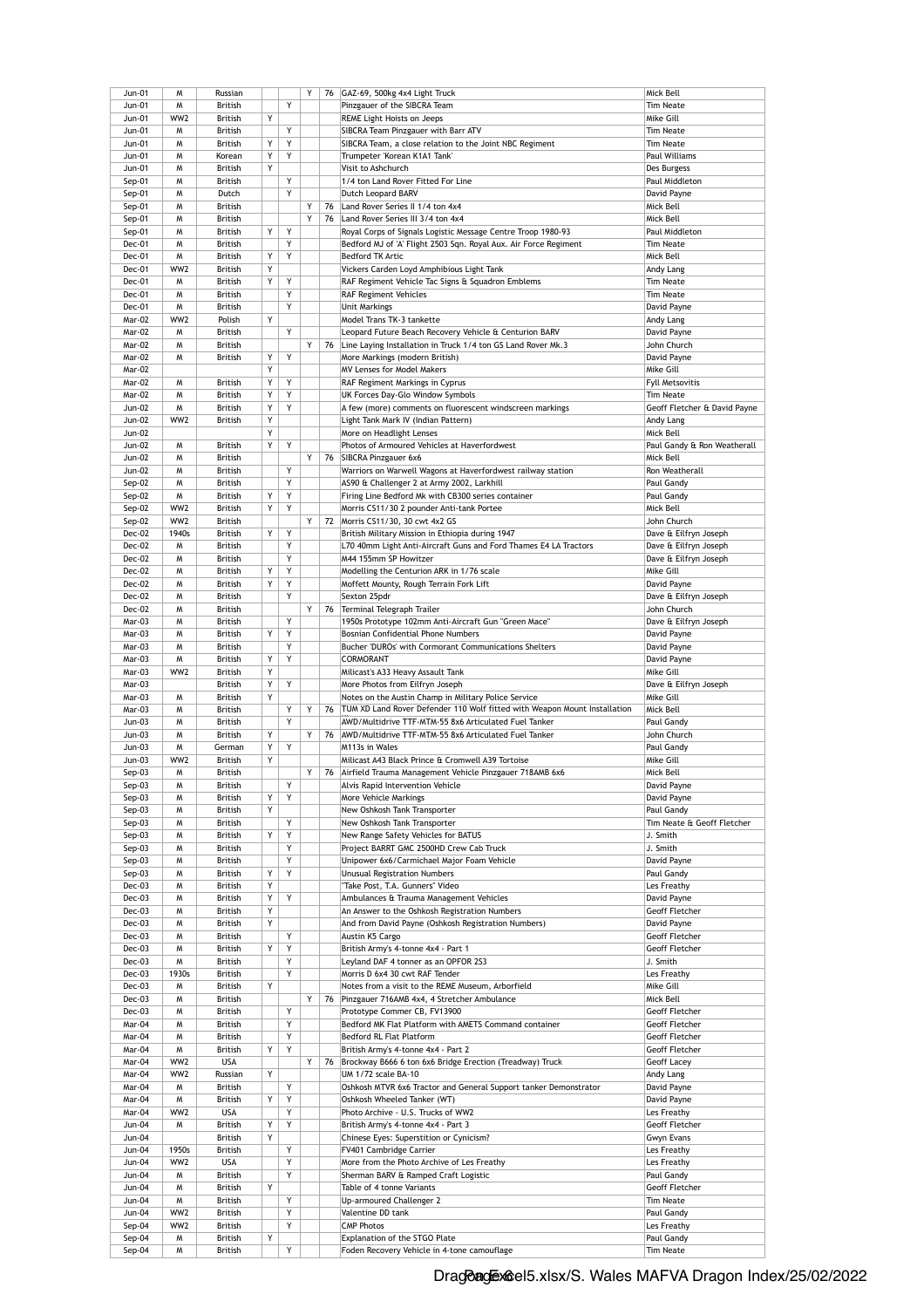| $Sep-04$      | M               | <b>British</b>   | Y | Y | Forces Open Day Castlemartin                                                   | Paul Gandy                   |
|---------------|-----------------|------------------|---|---|--------------------------------------------------------------------------------|------------------------------|
| Sep-04        | M               | <b>British</b>   | Y | Y | Holy Road Wheel                                                                | <b>Tim Neate</b>             |
|               |                 |                  |   | Y |                                                                                | <b>Tim Neate</b>             |
| Sep-04        | M               | <b>British</b>   |   |   | Tru-Hitch Recovery Equipment                                                   |                              |
| Sep-04        | M               | <b>British</b>   | Y | Y | UK & Germany Based Oshkosh HET Numbers                                         | <b>Tim Neate</b>             |
| Dec-04        | WW <sub>2</sub> | <b>British</b>   |   | Y | <b>Bedford QL</b>                                                              | Les Freathy                  |
| Dec-04        | M               | <b>British</b>   | Y | Y | Ford Ranger Pickups (and other lease vehicles)                                 | Tim Neate & Paul Gandy       |
| Dec-04        | M               | French           | Y | Y | Scope French camouflage pattern                                                | David Payne                  |
|               |                 |                  |   |   |                                                                                |                              |
| $Dec-04$      | M               | <b>British</b>   |   | Y | Series 3 Land Rover; Infantry of Wales                                         | <b>Gwyn Evans</b>            |
| Dec-04        | M               | <b>British</b>   | Y | Y | The British 4 tonner (Part 4)                                                  | <b>Geoff Fletcher</b>        |
| Mar-05        | M               | <b>British</b>   | Y | Y | Observations on 13 Air Assualt Support Regiment RLC'c Markings 2004            | David Payne                  |
| Mar-05        | M               | <b>British</b>   |   | Y | Prototype Austin FJ 4x4 4 1/2 tonners                                          | Les Freathy                  |
|               |                 |                  | Y | Y |                                                                                |                              |
| Mar-05        | M               | <b>British</b>   |   |   | The British 4 tonner (Part 5)                                                  | Geoff Fletcher               |
| $Jun-05$      | M               | <b>British</b>   |   | Y | Armoured Land Rovers in Northern Ireland                                       | Les Freathy                  |
| $Jun-05$      | WW <sub>2</sub> | <b>USA</b>       |   | Y | M36 Tank Destroyer in Abergavenny                                              | Paul Williams                |
| $Jun-05$      | WW <sub>2</sub> | <b>Bulgarian</b> | Y | Y | Bulgarian CV-33 Tankette                                                       | Andy Lang                    |
| $Jun-05$      | M               | <b>British</b>   |   | Y | Series 3 Land Rover, Drone Recovery Vehicle?                                   | Gwyn Evans                   |
|               |                 |                  |   |   |                                                                                |                              |
| $Jun-05$      | M               | <b>British</b>   | Y | Y | The British 4 tonner (Part 6)                                                  | <b>Geoff Fletcher</b>        |
| $Sep-05$      | M               | <b>British</b>   | Y | Y | Broshuis Interim Light Equipment Trailer (ILET)                                | <b>Tim Neate</b>             |
| $Sep-05$      | M               | <b>British</b>   | Y | Y | HMS Bulwark (Amphibious Exercise)                                              | David Payne & Geoff Fletcher |
| $Sep-05$      | M               | <b>British</b>   | Y | Y | Oshkosh CST update                                                             | David Payne                  |
|               | M               | <b>British</b>   | Y |   | Tankie-Talk (Part 1)                                                           | Dennis Lunn                  |
| $Sep-05$      |                 |                  |   |   |                                                                                |                              |
| $Sep-05$      | M               | Cyprus           | Y | Y | The Green Goddess on the Island of Venus                                       | <b>Fyll Metsovitis</b>       |
| $Sep-05$      | M               | <b>British</b>   |   | Y | Two Scimitars of The Queens Royal Lancers                                      | Paul Gandy                   |
| $Dec-05$      | WW <sub>2</sub> | <b>British</b>   |   | Y | Bedford OY 3 ton Mobile X-ray                                                  | Les Freathy                  |
| $Dec-05$      | M               | <b>British</b>   |   | Υ | Fuchs NBC Recce Vehicle                                                        | David Payne                  |
|               |                 |                  |   |   |                                                                                |                              |
| $Dec-05$      | M               | Australian       |   | Y | M62 wrecker                                                                    | Les Freathy                  |
| $Dec-05$      | 1930s           | French           | Y |   | Renault UE in 1/76 scale                                                       | Andy Lang                    |
| $Dec-05$      | M               | <b>British</b>   | Y |   | More Tankie Talk (Part 2)                                                      | Dennis Lunn                  |
|               |                 |                  | Y | Y |                                                                                |                              |
| $Dec-05$      | M               | <b>British</b>   |   |   | The British 4 tonner (Part 7)                                                  | <b>Geoff Fletcher</b>        |
| Mar-06        | M               | <b>British</b>   |   | Y | Avelling Barford motor graders                                                 | Les Freathy                  |
| Mar-06        | WW <sub>2</sub> | <b>British</b>   |   | Y | Crossley 4x4 Fire Tender                                                       | Les Freathy                  |
| Mar-06        |                 | French           | Y |   | Musee des Invalides, Paris                                                     | Andy Lang                    |
|               |                 |                  |   |   |                                                                                |                              |
| Mar-06        | M               | <b>British</b>   | Y |   | More Tankie Talk (Part 3)                                                      | Dennis Lunn                  |
| Mar-06        | M               | <b>British</b>   | Y | Y | The British 4 tonner (Part 8)                                                  | <b>Geoff Fletcher</b>        |
| $Jun-06$      | M               | <b>British</b>   | Y | Y | Bowman Vehicle Installation                                                    | <b>Tim Neate</b>             |
| $Jun-06$      | M               |                  | Y | Y | Change of Roles for the Main Battle Tank                                       | David Payne                  |
|               |                 |                  |   |   |                                                                                |                              |
| $Jun-06$      | M               | <b>British</b>   | Y | Y | Mobile Tactical Engagement Simulation (TES) after action debriefing facility   | <b>Tim Neate</b>             |
| $Jun-06$      | M               | <b>British</b>   | Y | Y | The British 4 tonner (Part 9)                                                  | <b>Geoff Fletcher</b>        |
| $Jun-06$      | M               | <b>British</b>   |   | Y | Warrior of The Royal Welsh at Margam House                                     | Paul Gandy                   |
|               |                 |                  |   | Y |                                                                                |                              |
| $Sep-06$      | M               | <b>British</b>   |   |   | Defence Vehicle Dynamics 2006 at Millbrook Proving Ground                      | Paul Gandy                   |
| $Sep-06$      | M               | <b>British</b>   |   | Y | Duro EOD vehicle at DVD                                                        | Paul Gandy                   |
| $Sep-06$      | M               | <b>British</b>   |   | Y | Foden Low Mobility, Tanker & Artillery Limber                                  | Les Freathy                  |
| $Sep-06$      | WW <sub>2</sub> | Japanese         | Y | Y | Type 94 Tankette Scatchbuild in 1/76 scale                                     | Andy Lang                    |
|               |                 |                  |   |   |                                                                                |                              |
| $Sep-06$      | M               | <b>British</b>   |   | Y | Scammell EKA recovery vehicle                                                  | Les Freathy                  |
| $Sep-06$      | M               | <b>British</b>   |   | Y | Scimitar & Warrior OPFOR vehicles with Bowman                                  | <b>Tim Neate</b>             |
| $Sep-06$      | M               | <b>British</b>   | Y | Y | The British Army's 4 tonne - the Bedford RL and TK                             | Geoff Fletcher               |
|               |                 |                  |   | Y |                                                                                |                              |
| Dec-06        | M               | <b>British</b>   |   |   | Bowman fitted Spartan attached to 3 Commando Brigade                           | <b>Tim Neate</b>             |
| $Dec-06$      | M               | <b>British</b>   | Y |   | Comments on the Osprey modelling book on Challenger 1 & 2                      | Dennis Lunn                  |
| $Dec-06$      | M               | <b>British</b>   |   | Y | Pinzgauer TUM (HD) 4x4 FFR Light Weight Multiple Launcher High Velocity        | David Payne                  |
| $Dec-06$      | M               | <b>British</b>   | Y | Y | The British Army's 4 tonne - the Bedford TK - Part 2                           | Geoff Fletcher               |
|               |                 |                  |   |   |                                                                                |                              |
| $Dec-06$      | M               | <b>British</b>   |   | Y | Up-armoured Scimitar attached to 3 Commando Brigade                            | <b>Tim Neate</b>             |
| Mar-07        | M               | <b>British</b>   |   | Y | Bedford RL 3ton automotive repair shop FV13113                                 | Les Freathy                  |
| Mar-07        | M               | <b>British</b>   |   | Y | Bedfprd S type refueller & RL with Climax F80 compressor                       | Les Freathy                  |
| Mar-07        | M               | <b>British</b>   | Y | Y | Leyland DAF 4 tonner with KMC fire fighting body                               | <b>Fyll Metsovitis</b>       |
|               |                 |                  |   |   |                                                                                |                              |
| Mar-07        | WW <sub>2</sub> | Russian          | Y | Y | BT7 Model 1937 in 1/72 scale                                                   | Andy Lang                    |
| Mar-07        | M               | <b>British</b>   | Y | Y | Searchlights and 873 Movement Light Squadron Royal Engineers (V)               | Geoff Fletcher               |
| Mar-07        | M               | <b>British</b>   |   | Y | Some Bedford RL photos                                                         | Les Freathy                  |
|               |                 |                  |   | Y |                                                                                |                              |
| $Jun-07$      | M               | <b>British</b>   |   |   | Bedford TKs of the Royal Navy                                                  | Les Freathy                  |
|               |                 |                  |   |   | British Army Vehicles in UN service in Cyprus - Leyland Martian & 0.5 ton Land |                              |
| Jun-07        | M               | <b>British</b>   | Y | Y | Rover                                                                          | <b>Fyll Metsovitis</b>       |
| Jun-07        | M               | <b>British</b>   |   | Y | MAN ERF HX25 Flat Platform w winch at Millbrook Proving Ground                 | <b>Geoff Fletcher</b>        |
|               |                 |                  |   |   |                                                                                |                              |
| Jun-07        | M               | <b>British</b>   | Y | Y | Post War British Army Landing Craft                                            | Paul Gandy                   |
| $Jun-07$      | M               | <b>British</b>   | Y | Y | The Future Support Vehicle (FSV) - new MANs                                    | Geoff Fletcher               |
| $Sep-07$      | M               | <b>British</b>   | Y | Y | 1/76th scale models of British Army Prototype Trucks                           | Les Freathy                  |
| Sep-07        | M               | <b>British</b>   |   | Y | <b>Bedford RLs</b>                                                             | Les Freathy                  |
|               |                 |                  |   |   |                                                                                |                              |
| Sep-07        | M               | <b>British</b>   |   | Y | Challenger 2 being off-loaded from an Oshkosh tank transporter                 | Paul Gandy                   |
| Sep-07        | M               | <b>British</b>   | Y | Y | Forces Open Day at Castlemartin Ranges                                         | Paul Gandy                   |
| Sep-07        |                 |                  |   |   | In Memory of Mick Bell                                                         | Paul Gandy                   |
| Sep-07        | M               | <b>British</b>   | Y | Y | NATO Joint Electronic Warfare Core Staff (JEWCS)                               | Andy Brend                   |
|               |                 |                  |   |   |                                                                                |                              |
| Sep-07        | M               | <b>British</b>   |   | Y | Volvo G930 motor grader                                                        | David Payne                  |
| Dec-07        |                 | French           | Y | Y | HO/OO French model buildings                                                   | Mike Gill                    |
| <b>Dec-07</b> | M               | Dubai            |   | Y | Leyland Comets for Dubai                                                       | Les Freathy                  |
| <b>Dec-07</b> | WW <sub>2</sub> | Slovakia         | Y | Y | Slovak LT-40 in 1/72 scale                                                     |                              |
|               |                 |                  |   |   |                                                                                | Andy Lang                    |
| <b>Dec-07</b> | M               | <b>British</b>   | Y | Y | The Mexefloat                                                                  | Paul Gandy                   |
| Dec-07        | M               | <b>British</b>   |   | v | Work Boat 06 'Perch' on a Warflat wagon at Marchwood                           | Paul Gandy                   |
| Mar-08        | M               | <b>British</b>   |   | Y | 16 Air Assault Brigade's M-WMIKs                                               | David Payne                  |
|               |                 |                  |   |   |                                                                                |                              |
| Mar-08        | M               | <b>British</b>   | Y | Y | 25 years in the Army, THEN a war                                               | Dennis Lunn                  |
| Mar-08        | M               | <b>British</b>   |   | Y | Challenger 1 of the War Maintenance Reserve 1991                               | Dennis Lunn                  |
| Mar-08        |                 |                  | Y | Y | Junior Modelling Today                                                         | Ollie Jones                  |
| Mar-08        | M               | <b>British</b>   |   | Y | Terrier Combat Engineer Vehicle                                                | Tim Neate                    |
|               |                 |                  |   |   |                                                                                |                              |
| $Jun-08$      | M               | <b>British</b>   |   | Y | Antar Mk.3 tank transporters w ballast bodies hauling Leopard 1s               | <b>RLC Museum</b>            |
|               |                 |                  |   | Y | Scammell Commanders & Leopard 1A5s in Pembroke Dock                            | <b>RLC Museum</b>            |
| <b>Jun-08</b> | M               | German           |   |   | Scammell Commanders w Challenger 1s in the Gulf                                | Dennis Lunn                  |
|               |                 |                  |   | Y |                                                                                |                              |
| $Jun-08$      | M               | <b>British</b>   |   |   |                                                                                |                              |
| <b>Jun-08</b> | M               | <b>British</b>   | Y | Y | The Castlemartin "Drag"                                                        | Geoff Fletcher & Paul Gandy  |
| $Jun-08$      | M               | <b>British</b>   | Y | Y | The Thunderbird Missile                                                        | <b>Geoff Fletcher</b>        |
| <b>Jun-08</b> | M               | <b>British</b>   |   | Y | Thunderbird 1 missile                                                          | <b>Barry Wright</b>          |
|               |                 |                  |   |   |                                                                                |                              |
| $Sep-08$      | WW2/M           | USA/German       | Y | Y | A pair of big 'uns                                                             | Mike Gill                    |
| $Sep-08$      | M               | <b>British</b>   |   | Y | <b>AEC Militant Mk.1</b>                                                       | Les Freathy                  |
| Sep-08        | M               | <b>British</b>   | Y | Y | Defence Vehicle Dynamics 2008                                                  | Paul Gandy                   |
|               |                 |                  |   | Y |                                                                                |                              |
| $Sep-08$      | M               | <b>British</b>   | Y |   | Exercise 'Softline'                                                            | Geoff Fletcher               |
| Sep-08        | M               | <b>British</b>   | Y | Y | Forces Open Day at Castlemartin 2008                                           | Paul Gandy                   |
| Sep-08        | M               | <b>British</b>   |   | Y | Panther Command & Liaison Vehicle                                              | Paul Gandy                   |

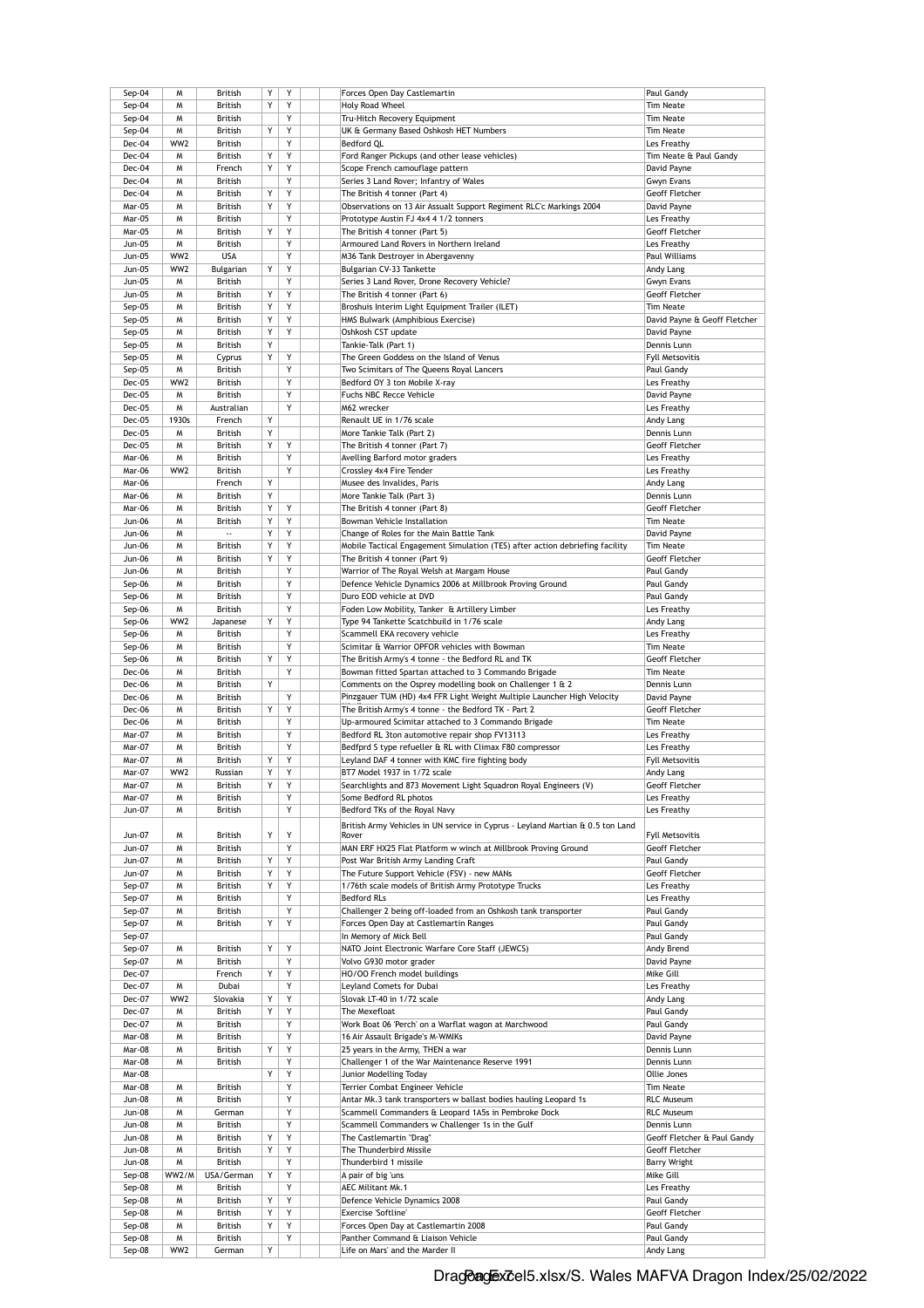| $Sep-08$      | M               | <b>British</b>   |   | Y  | Scammell S24 Recovery Vehicle                                            | Les Freathy                   |
|---------------|-----------------|------------------|---|----|--------------------------------------------------------------------------|-------------------------------|
| $Sep-08$      | M               | <b>British</b>   |   | Y  | Warrior MRV(R) at Castlemartin Ranges                                    | Paul Gandy                    |
|               |                 |                  |   | Y  |                                                                          |                               |
| Dec-08        | M               | <b>British</b>   |   |    | <b>Chieftain AVLB</b>                                                    | Tim Neate                     |
| Dec-08        | WW2/M           | <b>British</b>   |   | Y  | Churchill Bridgelayer                                                    | Dennis Lunn                   |
| Dec-08        | WW2/M           |                  | Y | Y  | George C. Marshall Military Museum, Overloon, Holland                    | <b>Paul Williams</b>          |
| Dec-08        | M               | <b>British</b>   | Y | Y  | Lance at Barry Docks                                                     | <b>Geoff Fletcher</b>         |
| Dec-08        | WW2/M           | <b>British</b>   | Y | Y  | Leyland Hippo 10 Ton General Service                                     | Les Freathy                   |
| Dec-08        | WW <sub>2</sub> | <b>British</b>   | Y | Y  |                                                                          | Mike Gill                     |
|               |                 |                  |   |    | Modelling Bedford QL variants in 1/72                                    |                               |
| Dec-08        | M               | <b>British</b>   |   | Y  | Prototype Titan & Trojan                                                 | Dennis Lunn                   |
| Dec-08        | WW1             | <b>British</b>   | Y |    | What's in a Name? - Dop Doctor                                           | Gwyn Evans                    |
| Mar-09        | M               | <b>British</b>   |   | Y  | Challenger 2                                                             | Andy Brend                    |
| Mar-09        | M               | Greek            | Y | Y  | Leo 2A6 HEL (Hellenic)                                                   | <b>Fyll Metsovitis</b>        |
|               |                 |                  | Y | Y  |                                                                          |                               |
| Mar-09        | WW <sub>2</sub> | <b>British</b>   |   |    | Modelling the Bedford QL in 1/72                                         | Mike Gill                     |
| Mar-09        | M               | <b>British</b>   | Y | Y  | RAF Renault G 3000                                                       | Les Freathy                   |
| Mar-09        | 1930s           | Italian          | Y | Y  | CV-33 flamethrower tankette in 1/72 scale                                | Andy Lang                     |
| Mar-09        | M               | <b>British</b>   |   | Y  | Scammell S24 tank Transporter                                            | Les Freathy                   |
| Jun-09        | M               | Russian          | Y | Y  | 1/35 sacale BTR-70                                                       | Lee Jones                     |
|               |                 |                  |   | Y  |                                                                          |                               |
| Jun-09        | M               | Danish           | Y |    | 1/35 sacle Danish M41 DK1                                                | Des Burgess                   |
| Jun-09        | M               | <b>British</b>   | Y | Y  | 1/35 scale CVR(T) 76mm Gun Fire Support Vehicle, Scorpion FV101          | Dennis Lunn                   |
| Jun-09        | M               | East German      | Y | Y  | 1/35 scale East German NVA in the 1970s                                  | <b>Paul Williams</b>          |
| Jun-09        | WW <sub>2</sub> | <b>USA</b>       | Y | Y  | 1/35 scale M26 Armoured Tank Recovery Vehicle                            | Mike Johns                    |
| Jun-09        | WW <sub>2</sub> | German           | Y | Y  | 1/35 scale Opel Blitz                                                    | Ollie Jones                   |
|               |                 |                  |   |    |                                                                          |                               |
| Jun-09        | M               | <b>British</b>   | Y | Y  | 1/76 sacle Seddon Atkinson Strato Fuel Tanker                            | Paul Gandy                    |
| Jun-09        | M               | <b>British</b>   | Y | Y  | 1/76 scale Centurion Armoured Ramp Carrier                               | Mike Gill                     |
| <b>Jun-09</b> | WW <sub>2</sub> | German           | Y | Y  | 1/76 scale SdKfz 7/1                                                     | Tom Watkins                   |
| <b>Jun-09</b> | M               | Dutch            |   | Y  | Dutch Vehicles on Exercise on Salisbury Plain                            | <b>Tim Neate</b>              |
|               |                 |                  |   | Y  |                                                                          |                               |
| Jun-09        | M               | Dutch            |   |    | Fennek                                                                   | <b>Tim Neate</b>              |
| Jun-09        | M               | Greek            | Y | Y  | Leo 2A6 HEL (Hellenic)                                                   | <b>Fyll Metsovitis</b>        |
| Jun-09        |                 |                  | Y | Y  | South Wales Branch of the MAFVA                                          | Paul Gandy                    |
| <b>Jun-09</b> | M               | <b>British</b>   | Y | Y  | The answer to Les Freathy's Renault photo                                | <b>Geoff Fletcher</b>         |
| $Sep-09$      | M               | <b>British</b>   |   | Y  | 39 Regt RA on exercise with GMLRS on Salisbury Plain                     | Andy Brend                    |
|               |                 |                  |   |    |                                                                          |                               |
| $Sep-09$      | M               | <b>British</b>   | Y | Y  | Building Notes for the Tamiya 1/25 Centurion                             | Dennis Lunn                   |
| Sep-09        | M               | <b>British</b>   |   | Y  | Centurion Mk.3                                                           | Mark Chinn                    |
| $Sep-09$      | M               | <b>British</b>   | Y | Y  | Foden DROPS & Foden Recovery Vehicle                                     | <b>Tim Neate</b>              |
| $Sep-09$      | M               | <b>British</b>   |   | Y  | Jackal of the !st The Queens Dragoon Guards                              | David Payne                   |
|               |                 |                  |   | Y  |                                                                          |                               |
| $Sep-09$      | M               | <b>British</b>   |   |    | <b>MLRS ARRV</b>                                                         | <b>Tim Neate</b>              |
| Sep-09        | WW <sub>2</sub> | <b>British</b>   | Y | Y  | Modelling the Bedford QL in 1/72                                         | Mike Gill                     |
| Sep-09        | M               | <b>British</b>   | Y |    | Some Memories of the Centurion Tank                                      | Dennis Lunn                   |
| Dec-09        | WW1             | <b>British</b>   | Y |    | A Closer Look at Composites                                              | Gwyn Evans                    |
| Dec-09        | M               | <b>British</b>   |   | Y  | Centurion Tanks in Hong Kong                                             | Les Freathy                   |
|               |                 |                  |   | Y  |                                                                          |                               |
| $Dec-09$      | M               | <b>British</b>   |   |    | Ridgeback Protected Patrol Vehicle                                       | <b>Tim Neate</b>              |
| $Dec-09$      | 1920s           | French           | Y | Y  | Modelling the Renault Kegresse M.28 in 1/76 scale                        | Andy Lang                     |
| $Dec-09$      | WW <sub>2</sub> | <b>British</b>   | Y | Y  | Trucks of the Royal Navy                                                 | Mike Gill                     |
| $Dec-09$      | M               | <b>British</b>   | Y | Y  | Warthog' comes to Wales                                                  | David Payne                   |
| $Dec-09$      | M               | Dutch            |   | Y  | YPR-765 Ambulance                                                        | <b>Tim Neate</b>              |
|               | WW <sub>2</sub> |                  | Y | Y  | Bedford MW with Polsten 20mm gun                                         | Mike Gill                     |
| Mar-10        |                 | <b>British</b>   |   |    |                                                                          |                               |
| Mar-10        | M               | <b>British</b>   |   | Y  | Douglas Tugmaster articulated trailer tractor                            | Paul Gandy                    |
| Mar-10        | M               | <b>British</b>   |   | Y  | Kalmar RT 240 Rough Terrain Container Handler                            | Paul Gandy                    |
| Mar-10        | M               | <b>British</b>   |   | Y  | Stormer HVM & HVM Recce Vehicle                                          | <b>Tim Neate</b>              |
| Mar-10        | W               |                  | Y | Y  | The Modena Chieftain                                                     | Dennis Lunn                   |
|               |                 |                  |   | Y  | Two versions of the Leopard 2 ARV Buffel (Buffalo)                       |                               |
|               |                 |                  |   |    |                                                                          |                               |
| <b>Mar-10</b> | M               | Dutch/Greek      |   |    |                                                                          | Fyll Metsovitis & Tim Neate   |
| Mar-10        | WW <sub>2</sub> | <b>British</b>   |   | Y  | WW2 British 3 ton 6x4 Forward Control Trucks                             | Les Freathy                   |
| Jun-10        | WW <sub>2</sub> | <b>British</b>   | Y | Y  | 1/76 Armoured Cars by C A Atkins                                         | Mike Gill                     |
| Jun-10        |                 |                  | Y | Y  | An idiots guide to two methods of masking models                         | Dennis Lunn                   |
| $Jun-10$      | M               | <b>British</b>   |   | Y  | Exercise South West Sword, Stokes Bay, Gosport                           |                               |
|               |                 |                  |   |    |                                                                          | David Payne                   |
| Jun-10        | M               | <b>British</b>   |   | Y  | Hippo Beach Recovery Vehicle                                             | David Payne                   |
| Jun-10        | M               | German           |   | Y  | News from Eurosatory 2010 (Leopard 2A7+ & upgraded Leoprad 2A4)          | David Payne                   |
| Jun-10        | M               | <b>British</b>   |   | Y  | Pre-Afghanistan Mission Rehearsal Exercise                               | Tim Neate                     |
| $Sep-10$      | M               | <b>British</b>   | Y | Y  | Caughoo (Centurion Mk.3)                                                 | Dennis Lunn                   |
|               |                 | <b>British</b>   |   | Y  |                                                                          |                               |
| $Sep-10$      | M               |                  |   |    | Jackal 2, Husky & Ridgeback at Warminster Display                        | <b>Tim Neate</b>              |
| $Sep-10$      | 1930s           | Bolivia/Paraguay |   | Y  | Tanks in the Chaco War 1932 - 35                                         | Andy Lang                     |
| $Sep-10$      |                 |                  |   | Y  | South Wales MAFVA Open Afternoon                                         | Paul Gandy                    |
| $Sep-10$      | WW <sub>2</sub> | <b>British</b>   | Y | Y  | The Airfix 1/76 Churchill Bridgelayer                                    | Mike Gill                     |
| $Sep-10$      | M               | <b>British</b>   |   | Y  | uparmoured Challenger 2                                                  | Tim Neate                     |
| <b>Dec-10</b> | M               | <b>British</b>   |   | Y  |                                                                          |                               |
|               |                 |                  |   |    | CET & Fox @ Royal Mons RE (Militia) Museum                               | Paul Gandy                    |
| <b>Mar-11</b> | M               | <b>British</b>   | Y | Y  | 104 Regiment Roayl Artillery (Volunteers)                                | <b>Geoff Fletcher</b>         |
| Mar-11        | M               | <b>British</b>   |   | Y  | Blowpipe vehicle of Brecknocks & Mons Troop 104 AD Regt RA               | <b>Geoff Fletcher</b>         |
| <b>Mar-11</b> | WW <sub>2</sub> | <b>British</b>   | Y | Y  | Giesbers Models 1/76 scale Oxford Carriers                               | Bill Scriven & Henk Timmerman |
| <b>Mar-11</b> | WW <sub>2</sub> | <b>British</b>   | Y | Y  | More armoured cars in 1/76 by C A Atkins                                 | Mike Gill                     |
| <b>Mar-11</b> | M               | <b>British</b>   |   | Y  |                                                                          |                               |
|               |                 |                  |   |    | Stormer HVM & Reynolds Boughton RB 44                                    | Geoff Fletcher & Ian Payne    |
| $Jun-11$      | M               | <b>British</b>   | Y | Y  | Making the Master Pattern of a 1/152 scale Scammell Commander            | Paul Gandy                    |
| $Jun-11$      | M               | <b>British</b>   |   | Y  | The 'Snatch' Land Rover                                                  | <b>Geoff Fletcher</b>         |
| $Jun-11$      | M               | <b>British</b>   |   | Y  | Titan AVLB & Unipower Tank Bridge Transporter                            | <b>Tim Neate</b>              |
| $Jun-11$      | M               | <b>British</b>   |   | Y  | Trojan AVRE with Python                                                  | Tim Neate                     |
| $Jun-11$      | W               | <b>British</b>   | Y | Y. |                                                                          | Des Burgess                   |
|               |                 |                  |   |    | Upgrading the Tamiya 2/35 scale Challenger 1                             |                               |
|               |                 |                  |   |    | Ferret Mk.2/3 Scout Car of 108 (Welsh) Field Sqn, Royal Monmouthshire RE |                               |
| $Sep-11$      | M               | <b>British</b>   |   | Y  | (Militia)                                                                | Paul Gandy                    |
| $Sep-11$      | M               | <b>British</b>   | Y | Y. | Making the Master Pattern of a 1/152 scale Scammell Commander            | Paul Gandy                    |
| $Sep-11$      | M               | <b>British</b>   |   | Y  | Muir Hill A5000 Light Wheeled Tractor of 108 (Welsh) Feild Sqn           | Paul Gandy                    |
|               |                 |                  | Y | Y. | South Wales MAFVA Open Afternoon 2011                                    | Paul Gandy                    |
| $Sep-11$      |                 |                  |   |    |                                                                          |                               |
| $Sep-11$      | WW1             | <b>British</b>   | Y |    | What's in a Name? Bayardo, Flying Fox, Ballyhackle, & Bloodstone         | Gwyn Evans                    |
| Dec-11        | M               | <b>British</b>   |   | Y  | Apache Helicopter                                                        | David Payne                   |
| Dec-11        | M               | <b>British</b>   |   | Y  | MAN 8x8 with REBS & Oshkosh HET                                          | David Payne                   |
| Dec-11        | WW <sub>2</sub> | <b>British</b>   | Y | Y. | Modelling the Bedford QL-W 3 ton tipper in 1/72                          | Mike Gill                     |
|               |                 |                  |   |    |                                                                          |                               |
| Dec-11        | M               | <b>British</b>   | Y |    | New Book 'Afghan Dragon'                                                 | David Payne                   |
| Dec-11        | M               | <b>British</b>   | Y | Y  | The RAF and Armoured Vehicles                                            | Geoff Fletcher                |
| Mar-12        | M               | <b>British</b>   |   | Y  | MAN 6x6 Unit Support Tanker                                              | David Payne                   |
| <b>Mar-12</b> | WW <sub>2</sub> | <b>British</b>   | Y | Y  | More on RAF Armour                                                       | Les Freathy                   |
| Mar-12        | M               | <b>British</b>   |   | Y  | Rapidly Emplaced Bridging System (REBS)                                  |                               |
|               |                 |                  |   |    |                                                                          | Andy Brend                    |
| Mar-12        | 1930s           | Spanish          | Y | Y. | Spanish Civil War AFV Models                                             | Andy Lang                     |
| Mar-12        | WW <sub>2</sub> | <b>British</b>   | Y | Y  | Why did it take so long?                                                 | Mike Gill                     |
| $Jun-12$      | M               | <b>British</b>   |   | Y  | Challenger 2 at Tankfest                                                 | David Payne<br>Paul Gandy     |

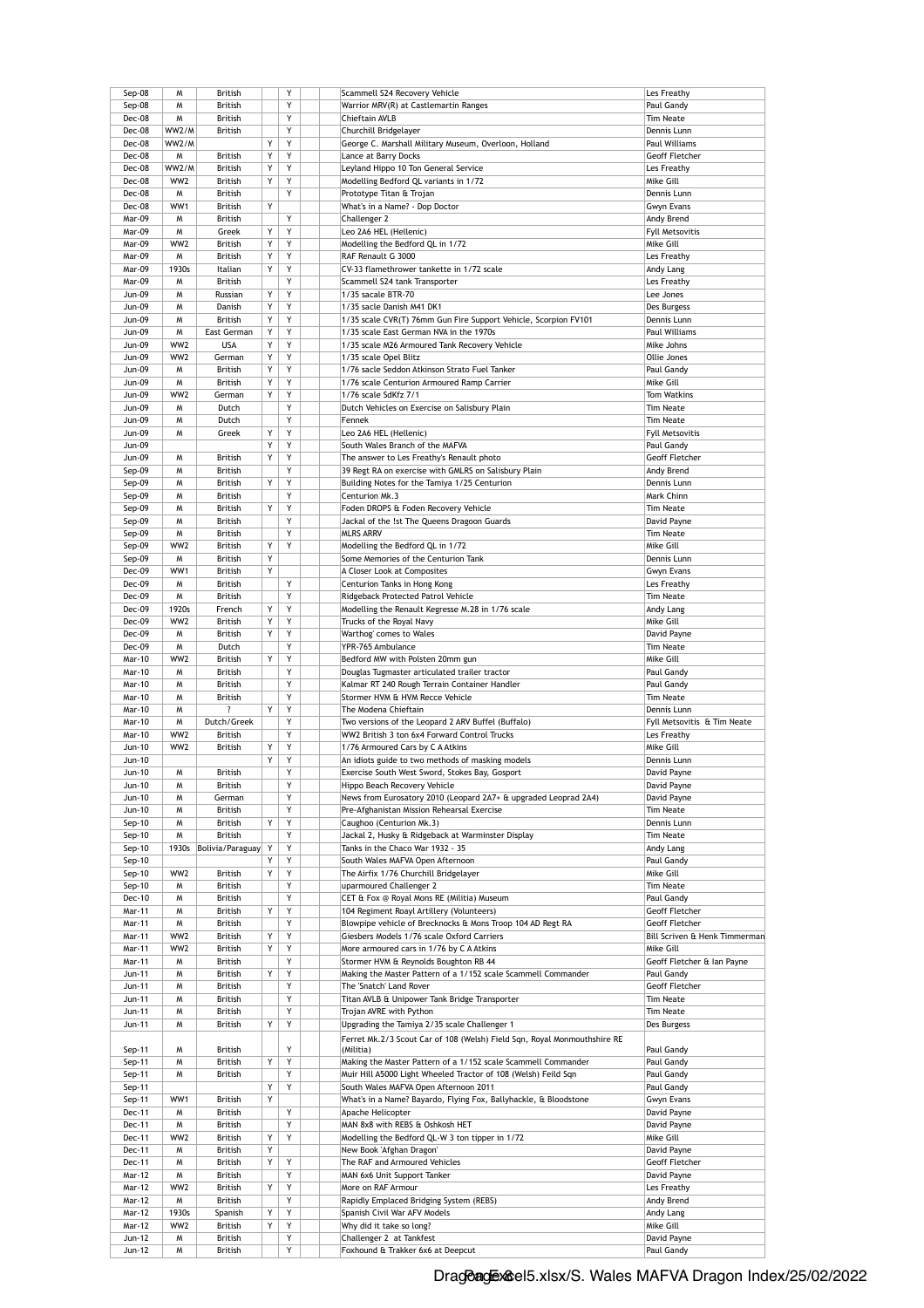| $Jun-12$      | M               | <b>British</b> |   | Y |    | Scout SV & Warrior Repair Vehicle at Arborfield                              | Paul Gandy                      |
|---------------|-----------------|----------------|---|---|----|------------------------------------------------------------------------------|---------------------------------|
| Jun-12        | 1920s/30s       | Spanish        |   | Y |    | Spanish Armour of the 1920s and 30s                                          | <b>Gwyn Evans</b>               |
| $Jun-12$      | M               | <b>British</b> |   | Y |    | Warthogs on Salisbury Plain                                                  | Andy Brend                      |
|               |                 |                |   |   |    |                                                                              |                                 |
| $Jun-12$      | M               | <b>British</b> | Y | Y |    | Why did it take so long (Chieftain Bridgelayer)                              | Mike Gill                       |
| $Jun-12$      | M               | <b>British</b> | Y | Y |    | Wrecks in Cyprus                                                             | John Rulton                     |
| $Sep-12$      | M               | <b>British</b> | Y | Y |    | 101 uses for a General Service Truck (MAN HX 4x4)                            | Mike Gill                       |
| $Sep-12$      | M               | <b>British</b> | Y | Y |    | Architectural Models for Military Modellers                                  | Paul Gandy                      |
|               |                 |                |   | Y |    |                                                                              |                                 |
| $Sep-12$      | M               | <b>British</b> |   |   |    | Different Ways of Carrying FV432s - Scammell Explorer & Scammell Constructor | Geoff Fletcher/R E Smith Colled |
| $Sep-12$      | M               | <b>British</b> |   | Y |    | MAN 8x8 Cargo & 8x8 Flatbed                                                  | Paul Gandy                      |
| Sep-12        | M               | <b>British</b> |   | Y |    | MAN HX 18.33o 4x4 BB (X60) Cargo (Light) Medium Mobility                     | Mike Gill                       |
| Dec-12        | WW <sub>2</sub> |                | Y | Y |    | Model Buildings from Northwest Europe in HO/OO                               | Mike Gill                       |
| Dec-12        | M               | <b>British</b> |   | Y |    | Scimitar 2                                                                   | Andy Brend                      |
|               |                 |                |   |   |    |                                                                              |                                 |
| Dec-12        | M               | <b>British</b> |   | Y |    | Scimitar 2 & Spartan 2                                                       | David Payne                     |
| Dec-12        | M               | <b>British</b> | Y | Y |    | The Hobby Boss Land Rover 110 Defender                                       | Dennis Lunn                     |
| <b>Mar-13</b> | M               | <b>British</b> | Y | Y |    | <b>Britsih Army Quad Bikes</b>                                               | Geoff Fletcher                  |
| <b>Mar-13</b> |                 |                | Y | Y |    | Jagdpanzer Keonig Leopard: A plausible What If ?                             | Paul Hennessy                   |
|               | WW <sub>2</sub> |                | Y | Y |    |                                                                              | Mike Gill / Il Fil              |
| <b>Mar-13</b> |                 | German         |   |   |    | The Leyland Retriever - modelling a captured version                         |                                 |
| <b>Mar-13</b> | M               | <b>British</b> |   | Y |    | Yamaha Grizzly ATV                                                           | Geoff Fletcher                  |
| $Jun-13$      | M               | <b>British</b> | Y | Y |    | A different Driving Test (Combat Engineer Tractor)                           | Dennis Lunn                     |
| $Jun-13$      | WW <sub>2</sub> | Canada         | Y | Y |    | Canadian Field Workshop (diorama)                                            | Les Freathy                     |
| $Jun-13$      |                 |                | Y | Y |    | Simple Diorama Structures                                                    | Paul Hennessy                   |
|               |                 |                |   |   |    |                                                                              |                                 |
| $Jun-13$      | M               | <b>British</b> |   | Y |    | Terrier Armoured Engineer Vehicle                                            | Andy Brend                      |
| $Sep-13$      | M               | <b>British</b> |   | Y |    | Iveco Trakker Flatbed with rear crane                                        | Paul Gandy                      |
| $Sep-13$      | M               | <b>British</b> | Y | Y |    | Oshkosh 1070 HET and King Trailer Fleet Numbers                              | Geoff Fletcher                  |
| $Sep-13$      | WW <sub>2</sub> | <b>British</b> | Y | Y | 76 | India Pattern Light Tank Mk.II in 1/76 scale                                 | Andy Lang                       |
|               |                 |                |   |   |    |                                                                              |                                 |
| $Sep-13$      | M               | <b>British</b> |   | Y |    | Terex 4x4 and 6x6 cranes at Deepcut                                          | Paul Gandy                      |
| $Sep-13$      | M               | <b>British</b> | Y | Y |    | The most important job in the unit (Post NCO & Beetle car)                   | Dennis Lunn                     |
| $Sep-13$      | WW <sub>2</sub> | <b>British</b> | Y | Y | 72 | Universal Carriers - Northwest Europe                                        | Mike Gill                       |
| Dec-13        | M               | <b>British</b> |   | Y |    | A "real" gun tractor (at Larkhill)                                           | <b>Tim Neate</b>                |
| Dec-13        |                 |                | Y | Y |    | Branch Open Meeting October 2013                                             | Mike Gill                       |
|               |                 |                |   |   |    |                                                                              |                                 |
| <b>Dec-13</b> | M               | <b>British</b> |   | Y |    | Leibherr Heavy Tracked Tractor                                               | Paul Gandy                      |
| $Dec-13$      | M               | Oman           | Y |   |    | Omani Challenger 2 Tracks                                                    | Dennis Lunn                     |
| $Dec-13$      | M               | <b>British</b> | Y | Y |    | R E Smith Photos with captions from DEnnis Lunn                              | Geoff Fletcher/Dennis Lunn      |
| Dec-13        | M               | <b>British</b> | Y | Y |    | Samaritan Armoured Ambulance                                                 | Geoff Fletcher                  |
|               |                 |                |   |   |    |                                                                              |                                 |
| $Dec-13$      | WW <sub>2</sub> | <b>British</b> | Y | Y |    | Time for Tea? (WWII food wagons)                                             | Mike Gill                       |
| <b>Mar-14</b> | M               | German         | Y | Y |    | 35   1/35th scale Tamiya Leopard 2A6                                         | Paul Hennessy                   |
| <b>Mar-14</b> | M               | <b>British</b> | Y | Y |    | A Unique Chieftain (00 FC 17)                                                | Dennis Lunn                     |
| <b>Mar-14</b> | M               | <b>British</b> |   | Y |    | Another R E Smith Photo                                                      | Geoff Fletcher/Dennis Lunn      |
| Mar-14        | M               | <b>USA</b>     |   | Y |    | LVTE1 (Landing Vehicle Tracked (Engineer) Mk.1) Potato Digger                | David Payne                     |
|               |                 |                |   |   |    |                                                                              |                                 |
| <b>Mar-14</b> | M               | <b>USA</b>     |   | Y |    | LVTH6A1 (landing Vehicle Tracked Howitzer)                                   | David Payne                     |
| <b>Mar-14</b> | M               | <b>British</b> |   | Y |    | MAN 25.440 6x6 Cargo (Medium) Medium Mobility                                | Paul Gandy                      |
| <b>Mar-14</b> | M               | <b>British</b> |   | Y |    | MAN HX 32.440 8x8 BB Carfgo (Heavy) Medium Mobility                          | Paul Gandy                      |
| <b>Jun-14</b> | M               | <b>British</b> | Y | Y |    | A Chieftain Named Cyclops                                                    | Dennis Lunn                     |
|               |                 |                |   |   |    |                                                                              |                                 |
| <b>Jun-14</b> | M               | Cyprus         | Y | Y |    | <b>Cypriot National Guard Valentine AFV</b>                                  | <b>Mark Gilbert</b>             |
| <b>Jun-14</b> | M               | <b>British</b> | Y | Y |    | 76 Modern Military Train Loads - a diorama in 1/76 and HO                    | Mike Gill                       |
| <b>Jun-14</b> | M               | <b>British</b> |   | Y |    | Short train of Warriors                                                      | David Payne                     |
| $Jun-14$      | M               | <b>British</b> |   | Y |    | Thomas Hill Vanguard & Steelman Royale locos                                 | Paul Gandy                      |
|               |                 |                |   |   |    |                                                                              |                                 |
| $Sep-14$      | M               | <b>British</b> |   | Y |    | A Mk.IV tank & Challenger 2                                                  | David Payne                     |
| Sep-14        | M               | <b>British</b> |   | Y |    | Challenger 2 tanks of the new combined RTR                                   | David Payne                     |
| $Sep-14$      | M               | <b>British</b> | Y | Y |    | Making a slightly smaller Vanguard loco                                      | Paul Gandy                      |
| $Sep-14$      | M               | <b>British</b> | Y | Y |    | Modern Military Train Loads - Part 2                                         | Mike Gill                       |
|               |                 |                | Y |   |    |                                                                              |                                 |
| $Sep-14$      | M               | Russian        |   | Y |    | 35 Trumpeter's T 55: not quite a silk purse out of a sow's ear but           | Paul Hennessy                   |
| Dec-14        | M               | <b>British</b> | Y | Y |    | A visit to the Heywood Tanks private collection                              | Paul Gandy                      |
| <b>Dec-14</b> | M               | <b>British</b> |   | Y |    | Antar Mk.1, Dyson trailer, Chieftain AVRE, & Centurion ARV at Heywood Tanks  | Paul Gandy                      |
| $Dec-14$      | M               | <b>British</b> |   | Y |    | FV432, Chieftain AVRE & Abbot at Heywood Tanks                               | Paul Gandy                      |
| <b>Dec-14</b> | M               | <b>British</b> | Y | Y |    | My Favourite Tank (Centurion Mk.3)                                           | Dennis Lunn                     |
|               |                 |                |   |   |    |                                                                              |                                 |
| Dec-14        | WWI             | <b>British</b> | Y | Y |    | Simplex WWI Light Railway Locos, Apedale Valley Narrow Gauge Railway         | John Ham                        |
| <b>Dec-14</b> | WW <sub>2</sub> | Dutch          | Y | Y | 76 | Modelling the DAF M.39 armoured car                                          | Andy Lang                       |
| <b>Mar-15</b> | M               | <b>USA</b>     | Y | Y |    | 35   1/35th scale Ford GPA                                                   |                                 |
| <b>Mar-15</b> | M               | <b>British</b> |   |   |    |                                                                              | Paul Hennessy                   |
|               |                 |                |   |   |    |                                                                              |                                 |
| <b>Mar-15</b> | M               | <b>British</b> |   | Y |    | Challenger 2s and an Apache helicpter                                        | David Payne                     |
| <b>Mar-15</b> | M               |                | Y | Y |    | Exercise 'Tractable' March 2015                                              | David Payne                     |
| $Jun-15$      |                 | <b>British</b> |   | Y |    | Off loading a MEXEFlote on Browndown Beach                                   | Paul Gandy                      |
|               |                 |                | Y | Y |    | Die Umgebung Unterdruckung Fahrzeug (fantasy Leopard)                        | Paul Hennessy                   |
|               | M               | <b>British</b> | Y | Y |    | Ex Seahorse Merlion Browndown Beach                                          |                                 |
| $Jun-15$      |                 |                |   |   |    |                                                                              | Paul Gandy                      |
| $Jun-15$      |                 | <b>British</b> | Y |   |    | Modern Phrases with Military/Naval Past                                      | Dennis Lunn                     |
| $Jun-15$      | M               | <b>British</b> | Y | Y |    | Morris Minibus                                                               | Geoff Fletcher/Dennis Lunn      |
| $Jun-15$      | M               | <b>British</b> |   | Y |    | Prototype SP 70                                                              | Geoff Fletcher                  |
| $Jun-15$      | M               | <b>British</b> | Y | Y |    | <b>SP 70</b>                                                                 | Geoff Fletcher                  |
|               |                 |                |   |   |    |                                                                              |                                 |
| $Sep-15$      | M               | <b>British</b> |   | Y |    | Ajax reconnaissance vehicle                                                  | David Payne                     |
| $Sep-15$      | M               | <b>British</b> | Y | Y |    | <b>Castlemartib Target Hulks</b>                                             | Paul Gandy                      |
| $Sep-15$      | M               | Russian        | Y | Y |    | 35 GAZ 66 Afghan workhorse                                                   | Paul Hennessy                   |
| $Sep-15$      | M               | <b>British</b> | Y | Y |    | Laird Centaur                                                                | Geoff Fletcher                  |
|               |                 |                |   | Y |    |                                                                              |                                 |
| $Sep-15$      | M               | <b>British</b> |   |   |    | More photos from Castlemartin                                                | Paul Gandy                      |
| $Sep-15$      | M               | <b>British</b> |   | Y |    | Warrior Repair Vehicle & Challenger ARRV, Castlemartin                       | Paul Gandy                      |
| <b>Dec-15</b> | M               | <b>British</b> | Y | Y |    | Hotspur                                                                      | Geoff Fletcher                  |
| Dec-15        | M               | <b>British</b> |   | У |    | New Zealand Fern Leaf on Queens Royal Hussars Uniform                        | David Payne                     |
|               |                 |                |   |   |    |                                                                              |                                 |
| Dec-15        |                 |                |   | y |    | South Wales MAFVA Open Afternoon 2015                                        | Paul Gandy                      |
| <b>Dec-15</b> | M               | <b>British</b> | Y | Y | 35 | The 1/35 Scale Tamiya Chieftain                                              | Dennis Lunn                     |
| <b>Dec-15</b> | M               | <b>British</b> |   | Y |    | Two more of the Laird Centaur                                                | Les Freathy                     |
| Mar-16        | M               | <b>British</b> | Y | Y |    | A compilation of hazy distant memories (Gulf War)                            | Dai Buckler                     |
|               |                 |                |   |   |    |                                                                              |                                 |
| Mar-16        | M               | <b>British</b> | Y | Y |    | A Squadron 1st Queens Dragoon Guards (Gulf War)                              | Des Burgess                     |
| Mar-16        | M               | <b>British</b> |   | Y |    | Centurion AVRE, FV432 & Challenger ARRV                                      | Dennis Lunn                     |
| Mar-16        | M               | <b>British</b> | Y | Y |    | My Gulf War 1990/91                                                          | Dennis Lunn                     |
| Mar-16        | M               | <b>British</b> |   | Y |    | two Chieftain ARRVs at the end of Op Granby                                  | Dennis Lunn                     |
|               |                 |                |   |   |    |                                                                              |                                 |
| $Jun-16$      | M               | <b>British</b> | Y | Y |    | A compilation of hazy distant memories (Gulf War - Part 2)                   | Dai Buckler                     |
| $Jun-16$      | M               | <b>British</b> | Y | Y |    | A Squadron 1st Queens Dragoon Guards (Gulf War - Part 2)                     | Des Burgess                     |
| $Jun-16$      | M               | <b>British</b> |   | Y |    | US Marines fast food bar                                                     | Des Burgess                     |
|               | M               | <b>British</b> | Y | Y |    | Des Burgess' part in Operation Granby (Part 3)                               | Des Burgess                     |
| $Sep-16$      |                 |                |   |   |    |                                                                              |                                 |
| $Sep-16$      | M               | <b>British</b> | Y | Y |    | Operation Granby, The Gulf War (Part 3)                                      | Dai Buckler                     |
| $Sep-16$      | M               | <b>British</b> |   | Y |    | Tank Museum replica Tank Mk.IV & Challenger 2                                | David Payne                     |
| $Sep-16$      | M               | <b>British</b> | Y | Y |    | Thermal Imagers - The Early Days                                             | Dennis Lunn                     |
| <b>Dec-16</b> |                 |                |   | Y |    | Cardiff Model Railway Exhibition & S Wales MAFVA Open Afternoon              | Paul Gandy                      |
| Dec-16        | M               | Jordan         | Y | Y | 35 | Khalid Main Battle Tank (Part 1)                                             | Dennis Lunn                     |

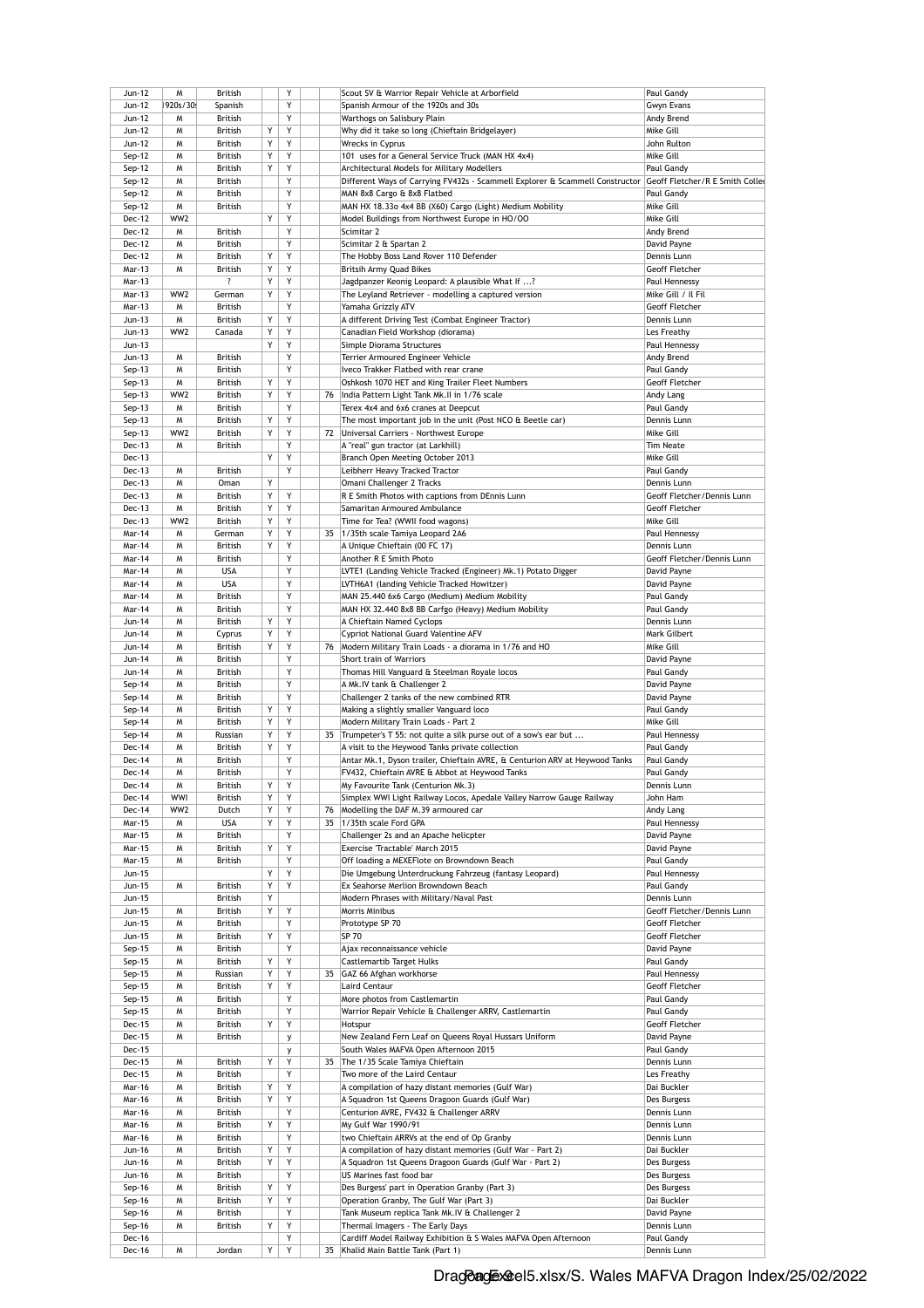| Dec-16        | WW <sub>2</sub> | <b>British</b> | Y | Y |   | 76              | More North West Europe diorama modelling in 1/76 scale                    | Mike Gill             |
|---------------|-----------------|----------------|---|---|---|-----------------|---------------------------------------------------------------------------|-----------------------|
| Mar-17        | M               | <b>British</b> |   | Y |   |                 | Challenger 2s on the Castlemartin Ranges                                  | Paul Gandy            |
| <b>Mar-17</b> | M               | Jordon         | Y | Y |   | 35 <sub>2</sub> | Khalid - The Interesting Bit - The Model Build                            | Dennis Lunn           |
|               |                 |                |   |   |   |                 |                                                                           |                       |
| Mar-17        | WW <sub>2</sub> | Poland         | Y | Y |   |                 | The First Tank Ace of WW2, Edmund Roman Orlik                             | Haydn Nelms           |
| Jun-17        | M               | <b>British</b> |   | Y |   |                 | <b>Bedford TM Tipper</b>                                                  | Paul Gandy            |
| Jun-17        | M               | <b>British</b> | Y | Y |   | 35              | Chieftain 155mm SPG (VSEL 155 GBT)                                        | Dennis Lunn           |
| Jun-17        |                 |                | Y | Y |   |                 | Vehicle Camouflage Painting                                               | Sean Hooper           |
| Sep-17        | M               | <b>British</b> |   | Y |   |                 | <b>Centurion ARV Mk.2</b>                                                 | Dai Buckler           |
|               |                 |                |   | Y |   |                 |                                                                           |                       |
| Sep-17        | M               | <b>British</b> |   |   |   |                 | <b>Centurion ARV Mk.2</b>                                                 | Paul Gandy            |
| Sep-17        | M               | <b>British</b> | Y | Y |   |                 | Centurion ARV Mk.2 00ZR25                                                 | Dai Buckler           |
| Sep-17        | M               | <b>British</b> | Y | Y |   |                 | Chieftain AA SP (Marksman)                                                | Dennis Lunn           |
| Sep-17        | M               | <b>British</b> |   | Y |   |                 | Chieftain Marksman                                                        | Paul Gandy            |
| Dec-17        |                 | Dutch          | Y | Y |   |                 | Dutch Cavalry Museum, Amersfoort                                          | <b>Paul Williams</b>  |
|               | M               |                | Y | Y |   |                 |                                                                           |                       |
| Dec-17        |                 | Dutch          |   |   |   |                 | LeTourneau Carryall LS Scraper                                            | Paul Gandy            |
| Dec-17        |                 | <b>British</b> | Y | Y |   |                 | Royal Monmouthshire RE (Militia) Museum                                   | Paul Gandy            |
| Dec-17        | M               | Dutch          |   | Y |   |                 | Sheman M4, Centurion Mk.6, & Dutch C & R Vehicle                          | <b>Paul Williams</b>  |
| Dec-17        |                 | Swedish        | Y | Y |   |                 | Arsenalen Sweedish Armour Museum                                          | Andy Lang             |
| <b>Mar-18</b> | M               | <b>British</b> |   | Y |   |                 | <b>FV434 at Haverfordwest</b>                                             | Paul Gandy            |
| <b>Mar-18</b> | M               | <b>British</b> | Y | Y |   |                 | So why a railway layout of Haverfordwest?                                 | Paul Gandy            |
|               |                 |                |   |   |   |                 |                                                                           |                       |
| Mar-18        | M               | <b>British</b> |   | Y |   |                 | Sultan & Samaritan at Redmire                                             | <b>Martin Cussell</b> |
| <b>Mar-18</b> | WW <sub>2</sub> |                | Y | Y |   |                 | Building & Converting S-Models kits (Pt 1 of 3)                           | Andy Lang             |
| <b>Jun-18</b> | M               | <b>British</b> | Y | Y |   |                 | A Nightmare on Tracks - the FV215b                                        | Dennis Lunn           |
| $Jun-18$      | WW1             | <b>British</b> | Y | Y |   |                 | A Walk-on Part                                                            | Gwyn Evans            |
| $Jun-18$      | WW1             |                |   | Y |   |                 | AEC B Type Bus & 'Liberty' Standard B Lorry                               | David Payne           |
|               |                 |                |   |   |   |                 |                                                                           |                       |
| <b>Jun-18</b> | WW1             | <b>British</b> |   | Y |   |                 | Reproduction Tank Mk. IV                                                  | Gwyn Evans            |
| <b>Jun-18</b> | WW <sub>2</sub> |                | Y | Y |   |                 | Building & Converting S-Models kits (Pt 2 of 3)                           | Andy Lang             |
| <b>Jun-18</b> | WW1             |                |   | Y |   |                 | 1917 FWD; 1916 Saurer B Type; 1917 Halford EIDI 80 Lorry                  | David Payne           |
| $Sep-18$      | M               |                | Y | Y |   |                 | 1 GS Regt & 2 CS Regt amalgamation Op Palatine/Lodestar                   | Dai Buckler           |
| $Sep-18$      | M               | German         | Y | Y |   | 35              | Bundeswehr 'Standard Panzer' turret D, c 1962                             | Mark Gilbert          |
|               |                 |                |   | Y |   |                 |                                                                           |                       |
| $Sep-18$      | M               |                |   |   |   |                 | Vehicles at Split North Port, Croatia                                     | Dai Buckler           |
| $Sep-18$      | WW <sub>2</sub> |                | Y | Y |   |                 | Building & Converting S-Models kits (Pt 3 of 3)                           | Andy Lang             |
| <b>Dec-18</b> | M               |                | Y | Y |   |                 | 1 GS Regt & 2 CS Regt amalgamation Op Palatine/Lodestar                   | Dai Buckler           |
| <b>Dec-18</b> | M               | <b>Brunei</b>  | Y | Y |   |                 | Scorpion Life Extension Programme                                         | Dennis Lunn           |
| <b>Dec-18</b> | M               |                |   | Y |   |                 | Vehicles at Split North Port, Croatia                                     | Dai Buckler           |
|               |                 |                |   |   |   |                 |                                                                           |                       |
| Mar-19        | M               | Dutch          | Y |   |   | 35              | AMX-13-105                                                                | Mark Gilbert          |
| Mar-19        | M               | Irish          |   | Y |   |                 | <b>Irish Scorpions</b>                                                    | David Payne           |
| Mar-19        | M               | <b>British</b> |   | Y |   |                 | <b>Trojan AVRE</b>                                                        | Andy Brend            |
| <b>Mar-19</b> | 1930            | Afghan         | Y | Y |   |                 | <b>Disston Tank</b>                                                       | Andy Lang             |
|               |                 |                |   | Y |   |                 |                                                                           |                       |
| Jun-19        | M               | <b>British</b> |   |   |   |                 | FV432 Mk.3 Bulldog; Trojan; FV434 - 3Armd Engr Sqn, 22 Engr Regt          | Andy Brend            |
| Jun-19        | M               | <b>Brunel</b>  | Y | Y |   |                 | Askar Melayu Diraja Brunei (Royal Brunei Malay Regiment)                  | Dennis Lunn           |
| Jun-19        | M               | <b>USSR</b>    | Y | Y |   |                 | Soviet One-Man Parachute Tank                                             | Andy Lang             |
| Jun-19        |                 |                |   |   |   |                 | South Wales MAFVA Annual Show Poster                                      |                       |
| $Sep-19$      | M               | <b>British</b> |   | y |   |                 | <b>Upgraded Warrior</b>                                                   | David Payne           |
|               |                 |                |   |   |   |                 |                                                                           |                       |
| $Sep-19$      | M               | <b>British</b> | Y | Y |   |                 | <b>Upgraded Warrior</b>                                                   | <b>Tim Neate</b>      |
| Sep-19        | WWII            | German         | Y | Y |   |                 | Plastic, brass & first-aid dressing - modelling the Bison in 1/72nd scale | Andy Lang             |
| $Sep-19$      | M               | <b>British</b> | Y | Y |   |                 | Sherwood Rangers Yeomanry (Saladins, Saracens, & Ferret)                  | <b>Steve Cox</b>      |
|               |                 |                |   |   |   |                 |                                                                           | Paul Gandy            |
|               |                 |                |   |   |   |                 |                                                                           |                       |
| Sep-19        | M               | <b>British</b> |   | Y |   |                 | Saladin & Fox gate guardians in Nottingham                                |                       |
| Dec-19        | M               | <b>British</b> |   | Y |   |                 | Iveco & Volvo Self-loading Dump Trucks                                    | Andy Brend            |
| Dec-19        | M               | <b>British</b> | Y | Y |   |                 | Over the Bridge (Challenger 1 gun sighting)                               | Dennis Lunn           |
| Dec-19        | M               | <b>British</b> | Y | Y |   |                 | British Army Post-war Dump Trucks                                         | Paul Gandy            |
| <b>Mar-20</b> | <b>WWI</b>      | <b>British</b> | Y | Y |   |                 |                                                                           | David Payne           |
|               |                 |                |   |   |   |                 | Nellie' Naval Land Equipment Tractor, wooden replica                      |                       |
| <b>Mar-20</b> | M               | <b>British</b> | Y | Y |   |                 | An early Fast Attack Vehicle ?? Published for 1st April                   | Dennis Lunn           |
| <b>Mar-20</b> | <b>WWII</b>     | <b>British</b> | Y | Y |   |                 | Modelling the Morris CS8/Bofors 37mm Portee in 1/76th scale               | Andy Lang             |
| <b>Mar-20</b> | M               | <b>British</b> | Y | Y |   |                 | Work Boats at Marchwood                                                   | Paul Gandy            |
| $Jun-20$      | M               | <b>British</b> |   | Y |   |                 | Mid Glamorgan Fire Service Diamond T Wrecker                              | Paul Gandy            |
| <b>Jun-20</b> |                 |                |   |   |   |                 | P G Models comes to an end                                                | Paul Gandy            |
|               |                 |                |   |   |   |                 |                                                                           |                       |
| <b>Jun-20</b> | <b>WWII</b>     | <b>British</b> | Y | Y |   |                 | TOG <sub>2</sub>                                                          | Dennis Lunn           |
| <b>Jun-20</b> | WWII            | German         | Y | Y |   |                 | The Siebel Ferry                                                          | Peter Denyer          |
| Jun-20        |                 |                |   | Y |   |                 | The Models of Geert-Jan Meeuwissen (GJ) Dutch modeller                    | <b>G J Meeuwissen</b> |
| $Sep-20$      | M               | <b>British</b> |   | Y |   |                 | <b>CET at Monmouth Castle</b>                                             | Paul Gandy            |
|               | M               | <b>USA</b>     | Y | Y |   |                 |                                                                           | Peter Denyer          |
| $Sep-20$      |                 |                |   |   |   |                 | U S Navy Armoured Troop Carrier (Helicopter)                              |                       |
| Sep-20        | WWII            | <b>British</b> | Y | Y |   |                 | A Firefly that is not                                                     | Mark Gilbert          |
| Sep-20        | M               | <b>British</b> | Y | Y |   |                 | Giant Viper and Python                                                    | Dennis Lunn           |
| <b>Dec-20</b> | M               | <b>British</b> |   | Y |   |                 | Centurion Bridgelayer                                                     | Dennis Lunn           |
| <b>Dec-20</b> | M               | <b>British</b> |   | Y |   |                 | Salamander Fire Truck Mk.6 & 6B                                           | David Payne           |
| <b>Dec-20</b> |                 |                | Y | Y |   |                 | Rust                                                                      | Paul Hennessy         |
|               |                 |                | Y | Y |   |                 |                                                                           |                       |
| <b>Dec-20</b> | M               | <b>British</b> |   |   |   |                 | An Unusual Centurion Crane                                                | Dennis Lunn           |
| <b>Dec-20</b> | M               | <b>British</b> | Y | Y |   |                 | Slamander FV651, FV652 and FV653                                          | <b>Geoff Fletcher</b> |
| <b>Mar-21</b> | M               | <b>British</b> |   | Y |   |                 | Python Mine Clearance Trailer                                             | Geoff Fletcher        |
| <b>Mar-21</b> | <b>WWII</b>     | <b>USA</b>     |   | Y |   |                 | US Landing Ship Medium, Revell kit                                        | Peter Denyer          |
| Mar-21        |                 |                |   |   |   |                 | Rust (Part 2)                                                             | Paul Hennessy         |
|               |                 |                |   |   |   |                 |                                                                           |                       |
| <b>Mar-21</b> | M               | <b>British</b> | Y | Y |   |                 | Giant Viper and Python                                                    | Geoff Fletcher        |
| $Jun-21$      | M               | <b>British</b> |   | Y |   |                 | Truck Cargo Heavy Duty Mk.3 (Nucler Convoy)                               | Geoff Fletcher        |
| $Jun-21$      | M               | Czech          |   | Y |   |                 | VT 55 model                                                               | Dai Buckler           |
| $Jun-21$      | M               | <b>British</b> | Y |   | Υ | Y               | The Transport of Atomic and Nuclear Weapons                               | Geoff Fletcher        |
|               |                 |                | Y | Y |   |                 |                                                                           |                       |
| $Jun-21$      | M               | Czech          |   |   |   |                 | The VT55 ARV v VW Polo A Crushing defeat  The story                       | Dai Buckler           |
| $Sep-21$      | M               | Czech          |   | Y |   |                 | VT55 crushing a VW Polo                                                   | Dai Buckler           |
| $Sep-21$      | M               | <b>British</b> |   | Y |   |                 | <b>Nuclear Convoy Vehicles</b>                                            | Geoff Fletcher        |
| $Sep-21$      | M               | Czech          | Y | Y |   |                 | The VT55 ARV v VW Polo (Part 2)                                           | Dai Buckler           |
|               | M               | <b>British</b> | Y | Y |   |                 | The Transport of Atomic and Nuclear Weapons (Part 2)                      | Geoff Fletcher        |
| $Sep-21$      |                 |                |   |   |   |                 |                                                                           |                       |
| Dec-21        | M               | British        |   | Y |   |                 | Saracen Mk.6 Special Water Dispenser                                      | <b>Tim Neate</b>      |
| Dec-21        | WWII            | German         | Y | Y |   |                 | Modelling the Stug IIIA in 1/72nd scale                                   | Andy Lang             |
| <b>Dec-21</b> | M               | <b>British</b> | Y | Y |   |                 | Saracen Special Water Dispenser                                           | Geoff Fletcher        |
|               |                 |                |   |   |   |                 |                                                                           |                       |
|               |                 |                |   |   |   |                 |                                                                           |                       |
|               |                 |                |   |   |   |                 |                                                                           |                       |
|               |                 |                |   |   |   |                 |                                                                           |                       |
|               |                 |                |   |   |   |                 |                                                                           |                       |
|               |                 |                |   |   |   |                 |                                                                           |                       |
|               |                 |                |   |   |   |                 |                                                                           |                       |
|               |                 |                |   |   |   |                 |                                                                           |                       |
|               |                 |                |   |   |   |                 |                                                                           |                       |
|               |                 |                |   |   |   |                 |                                                                           |                       |
|               |                 |                |   |   |   |                 |                                                                           |                       |

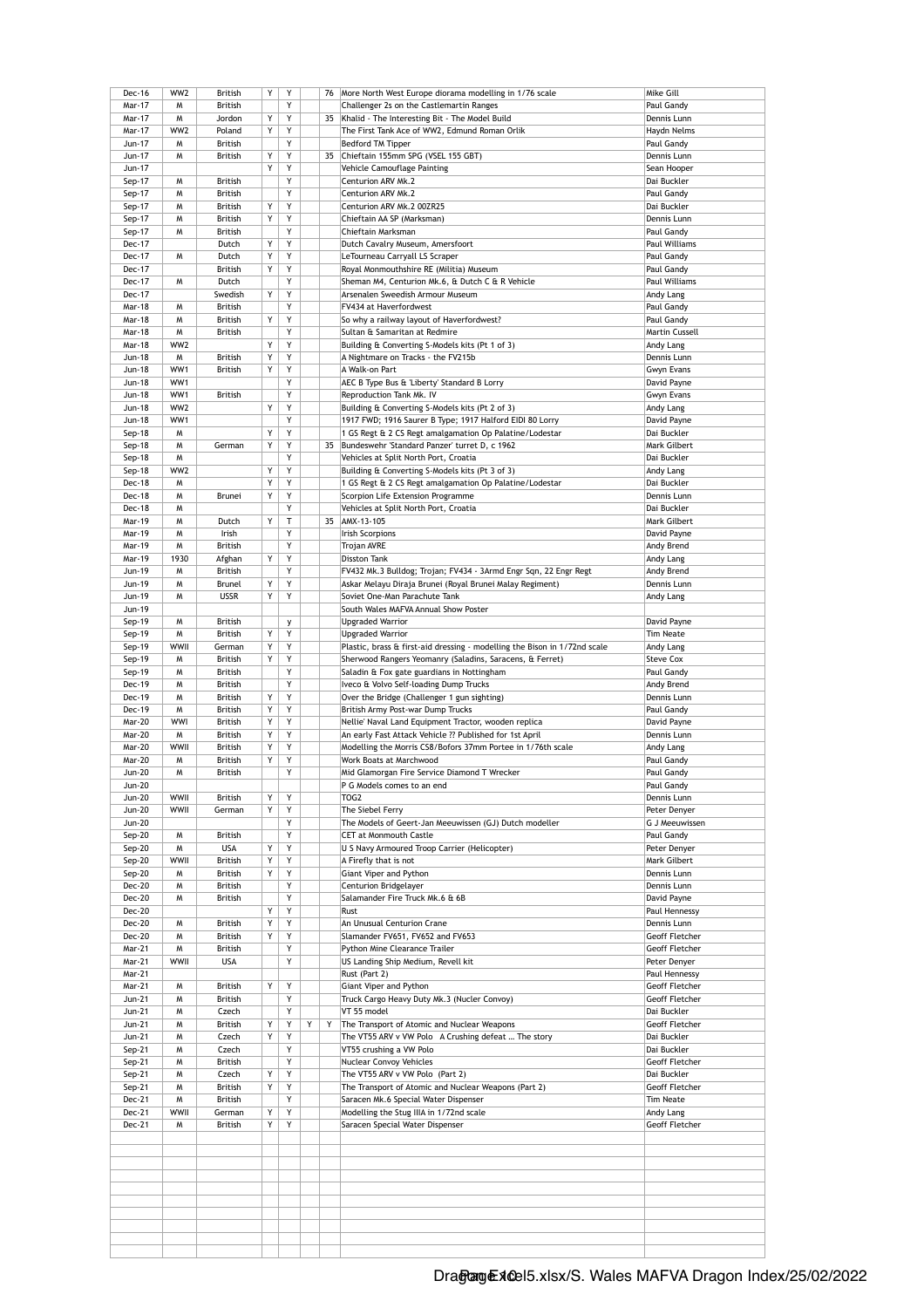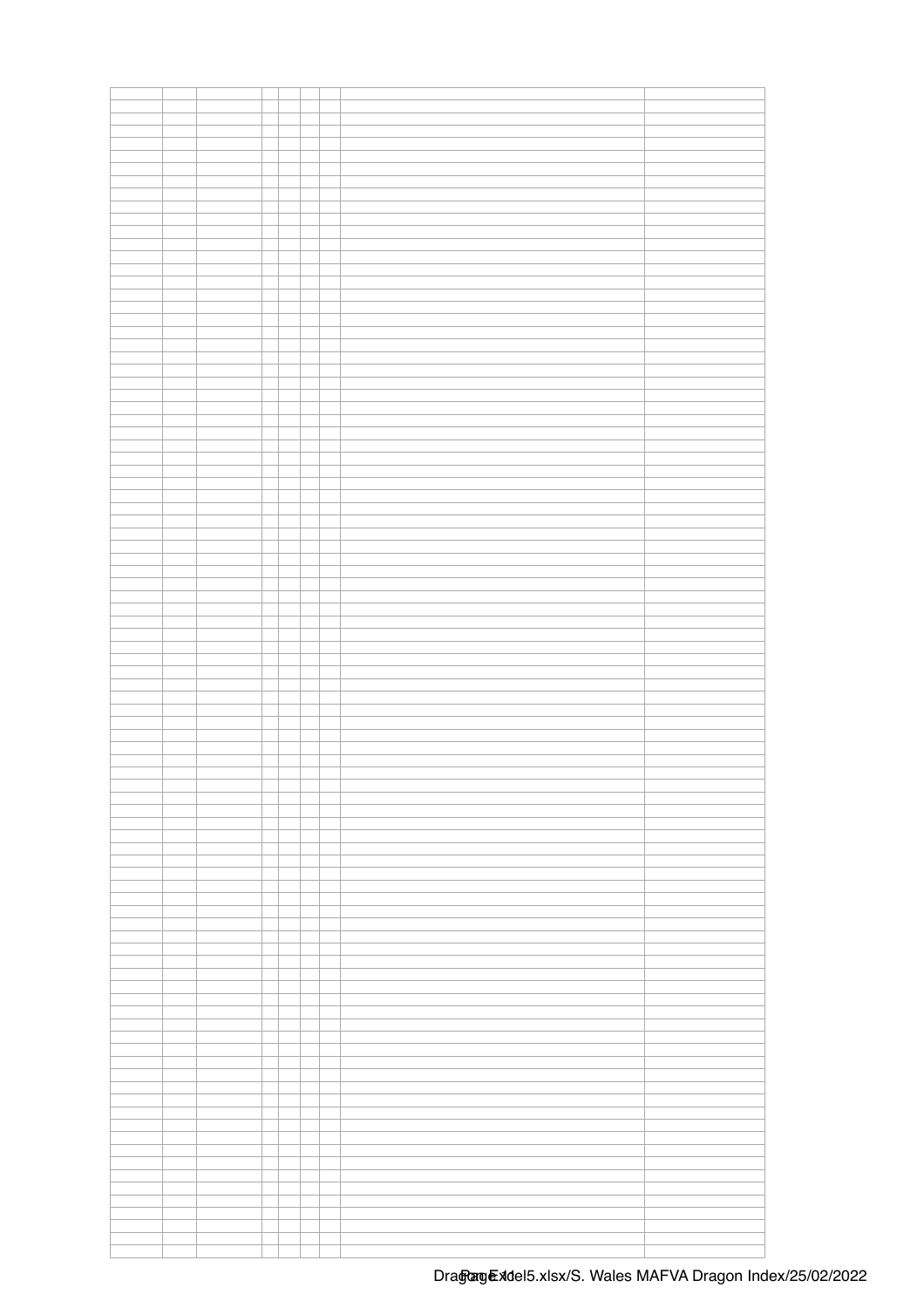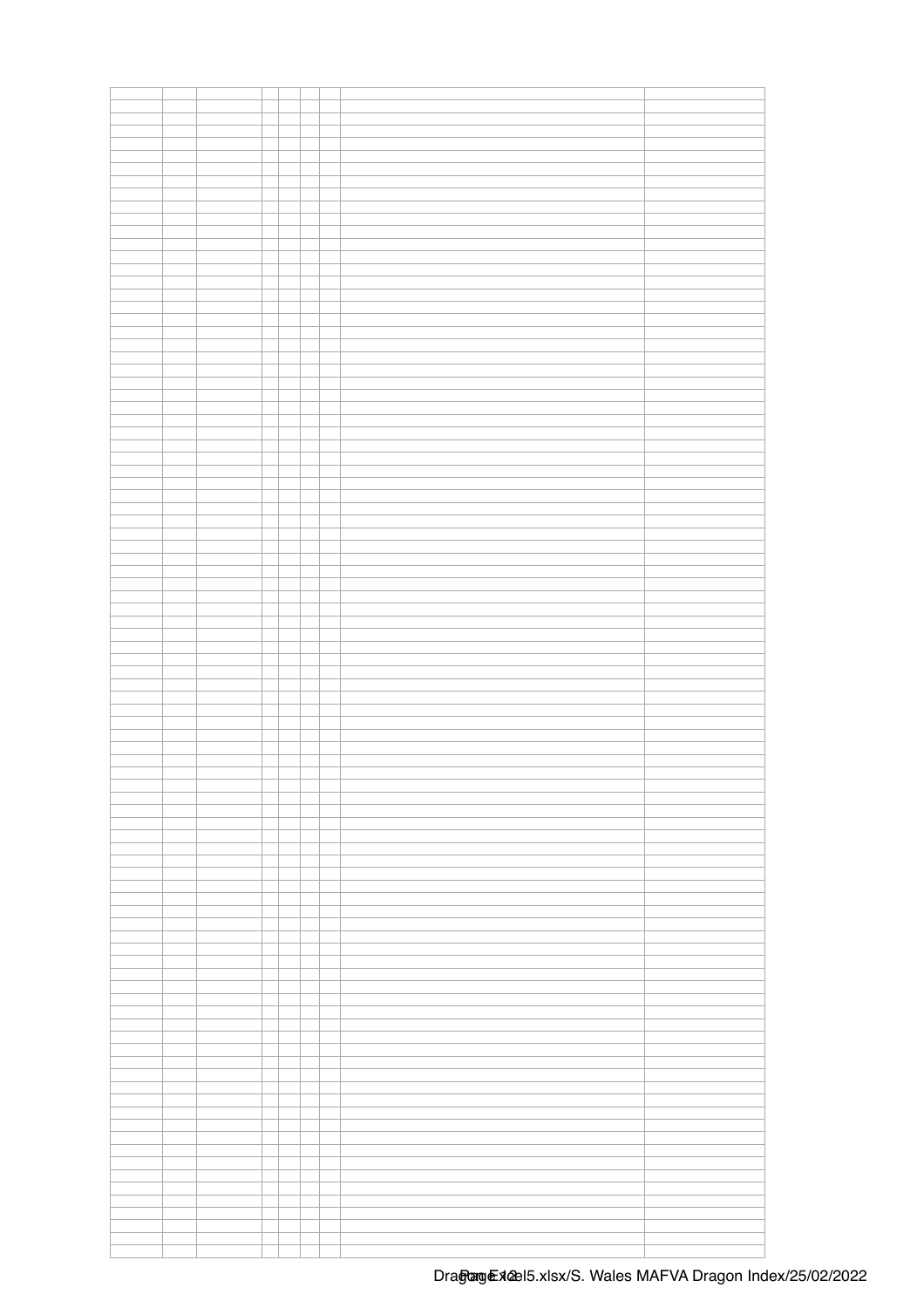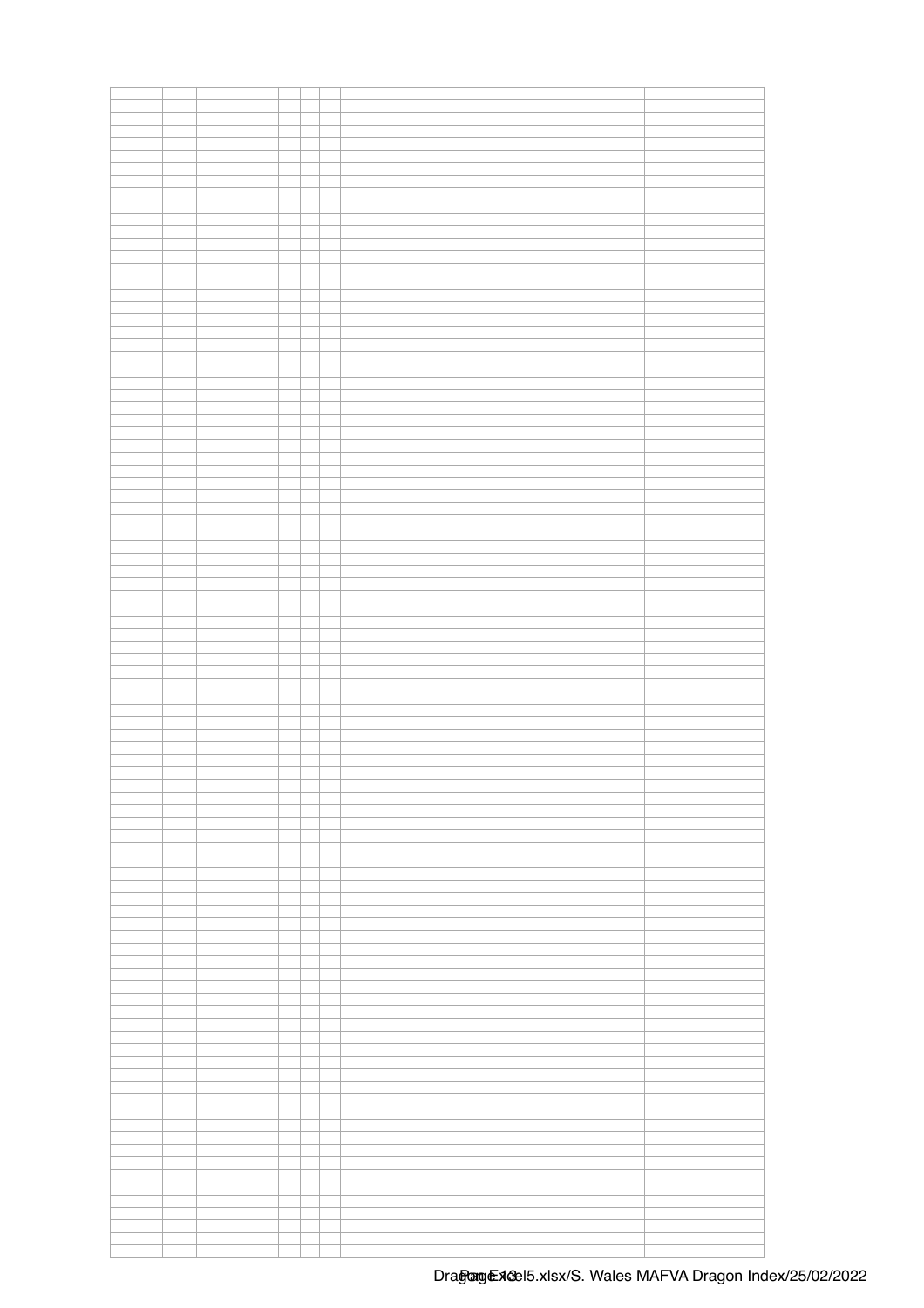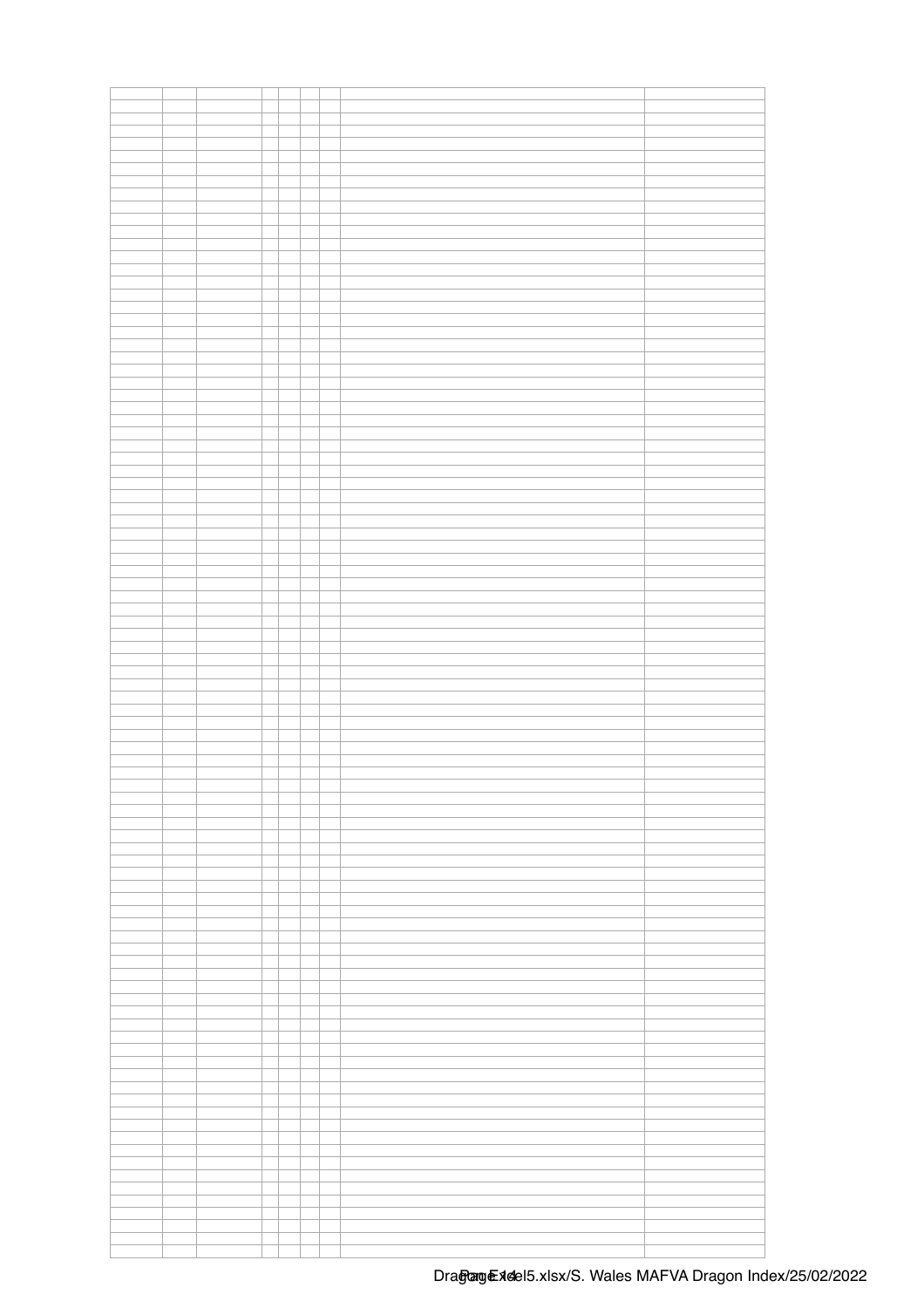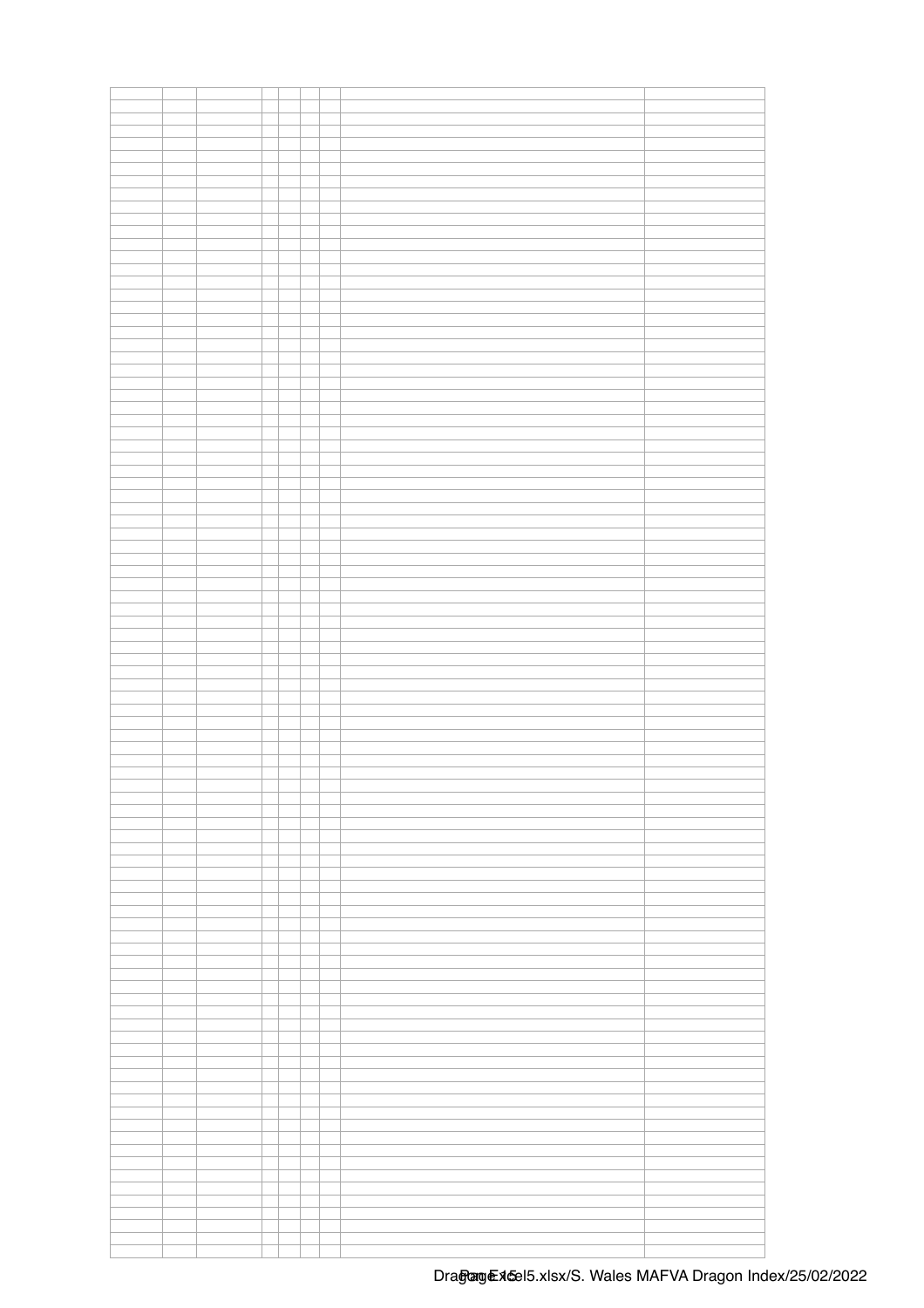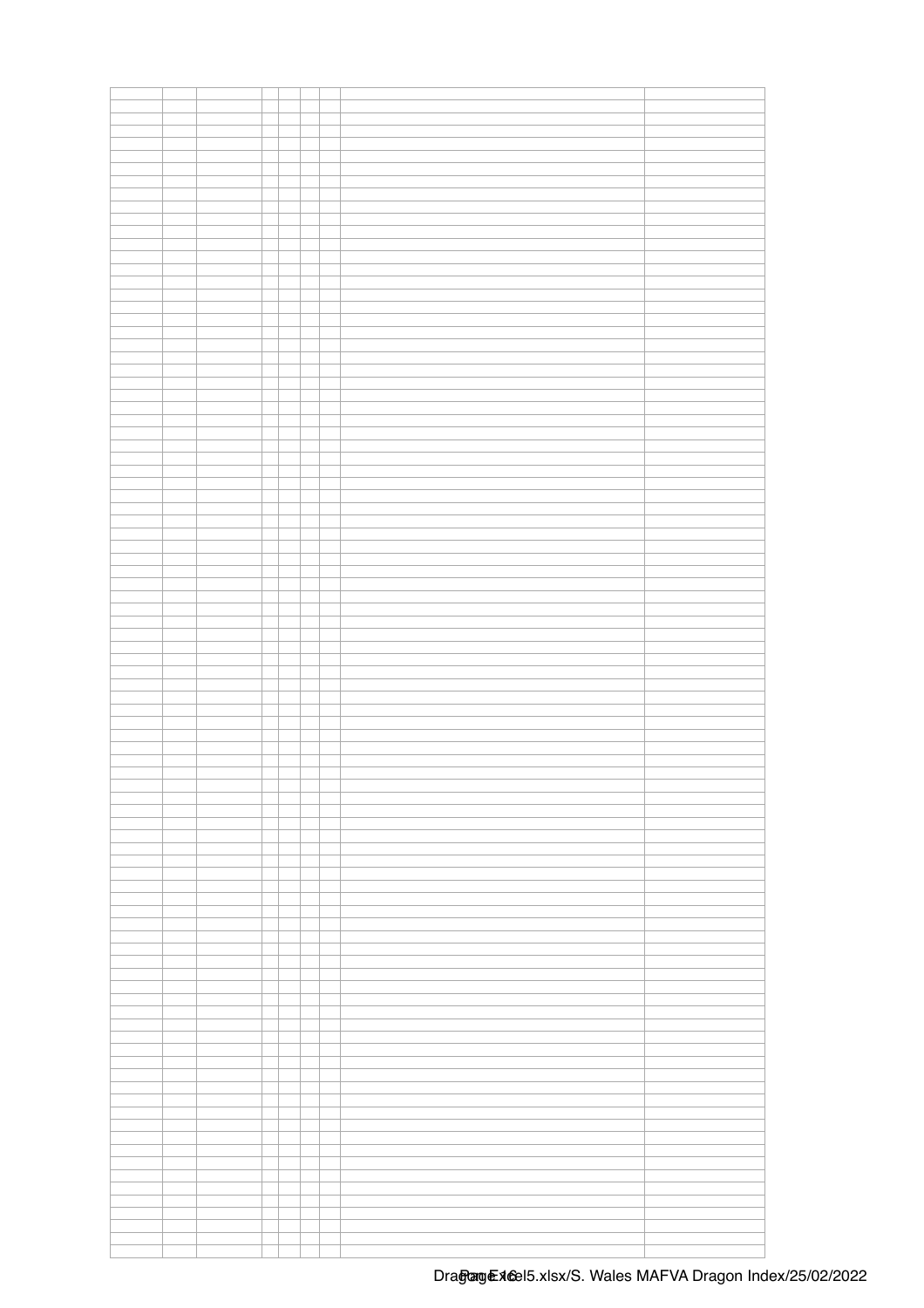